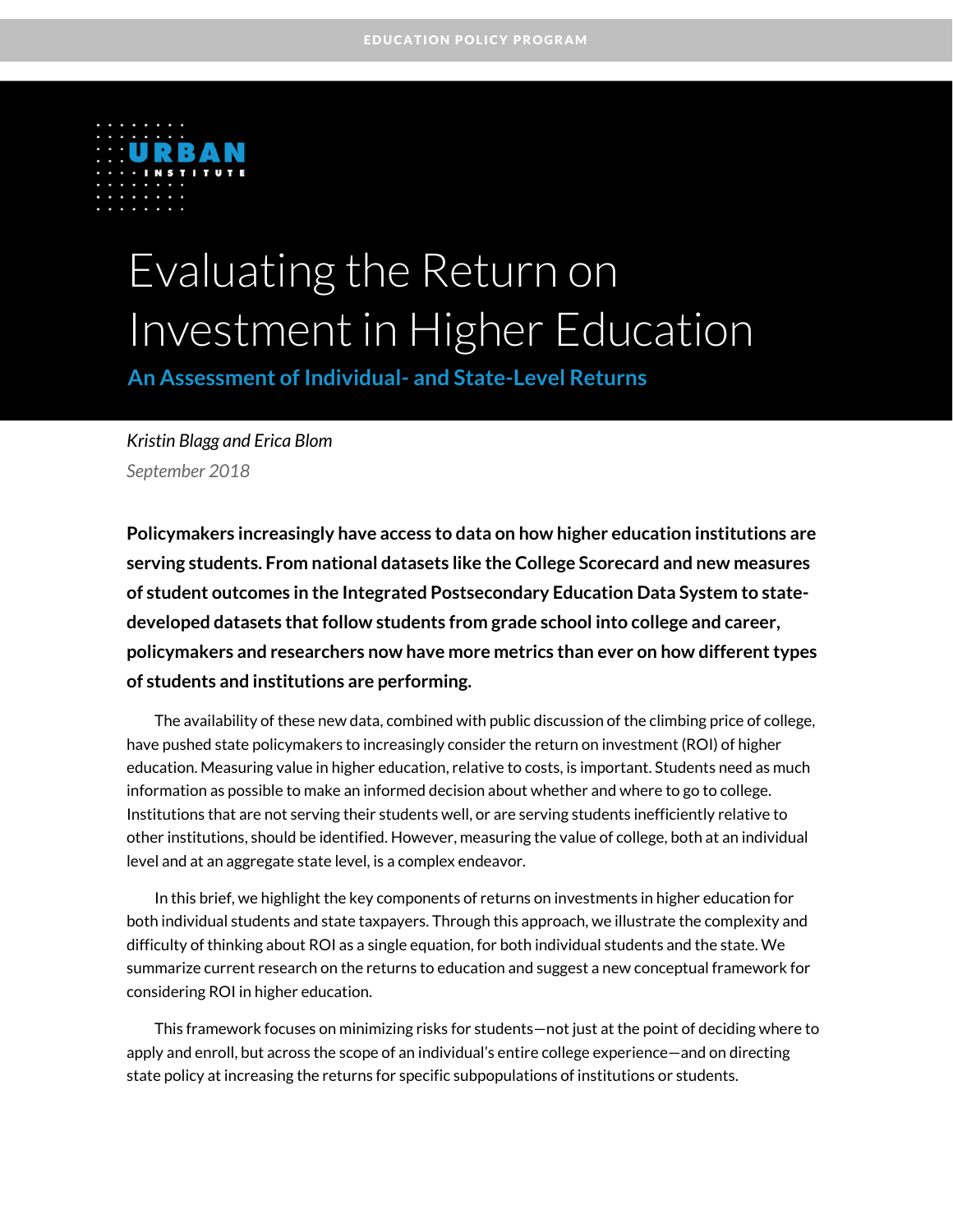Consideration of aggregate costs and benefits is critical for policymakers, but legislators should also be mindful of the risks individual students face in attempting higher education. By focusing on the specific risks and needs facing different students, as well as by clarifying targeted higher education outcomes, policymakers can enact proposals that help improve outcomes for more students and produce shared benefits for the state's citizens.

### An Individual's Return on Investment Evolves over Time

Higher education is often thought of as an individual-level investment, where dedication of time and tuition dollars yields rewards in improved skills and higher earnings. Although higher education pays off for many, the exact returns for an individual are highly uncertain and evolve over time. Factors contributing to an individual's ROI in higher education can be broken down into several (often interrelated) component parts, including the cost of higher education after grants; the length of time in school and the likelihood of certificate or degree completion; the earnings returns from a given level of degree, major, or institution; the student's demographic background; and local economic conditions.

For most, an investment in higher education yields a substantial economic (and personal) return, but this investment may not pan out for some students. By understanding the factors that contribute to lower returns, policymakers can better enact policies that mitigate the risk of a negative outcome for those investing in higher education.

### **The Cost of College Can Be Difficult to Calculate**

Colleges' published tuition and fees (the "sticker price") have grown substantially over the past few decades. But the net price of college (the amount students and their families pay after all grant aid) has grown at a much slower rate (Ma et al. 2017). Although grants and scholarships make college more affordable, the true cost of college can still be difficult for students to calculate.

Net prices are generally low for most students at public two-year schools (80 percent of students paid less than \$2,500 in tuition and fees in their freshman year in fall 2015) and at public four-year schools (66 percent paid \$5,000 or less) (figure 1). The price of college is more varied for students at private schools; roughly one-quarter of students at private nonprofit four-year schools paid less than \$2,500, but about 22 percent paid more than \$20,000.

Students and their families can pay for college up front or through loans to be repaid after leaving school. The uncertainty of being able to pay off debt could be a barrier for students as they calculate the payoff for a degree (Burdman 2005; Perna 2008), and an increase in grant aid can increase a student's likelihood of enrolling (Dynarski 2003). Incomplete or difficult-to-find information on the true price of different institutions can increase uncertainty around cost before admission (Scott-Clayton 2013).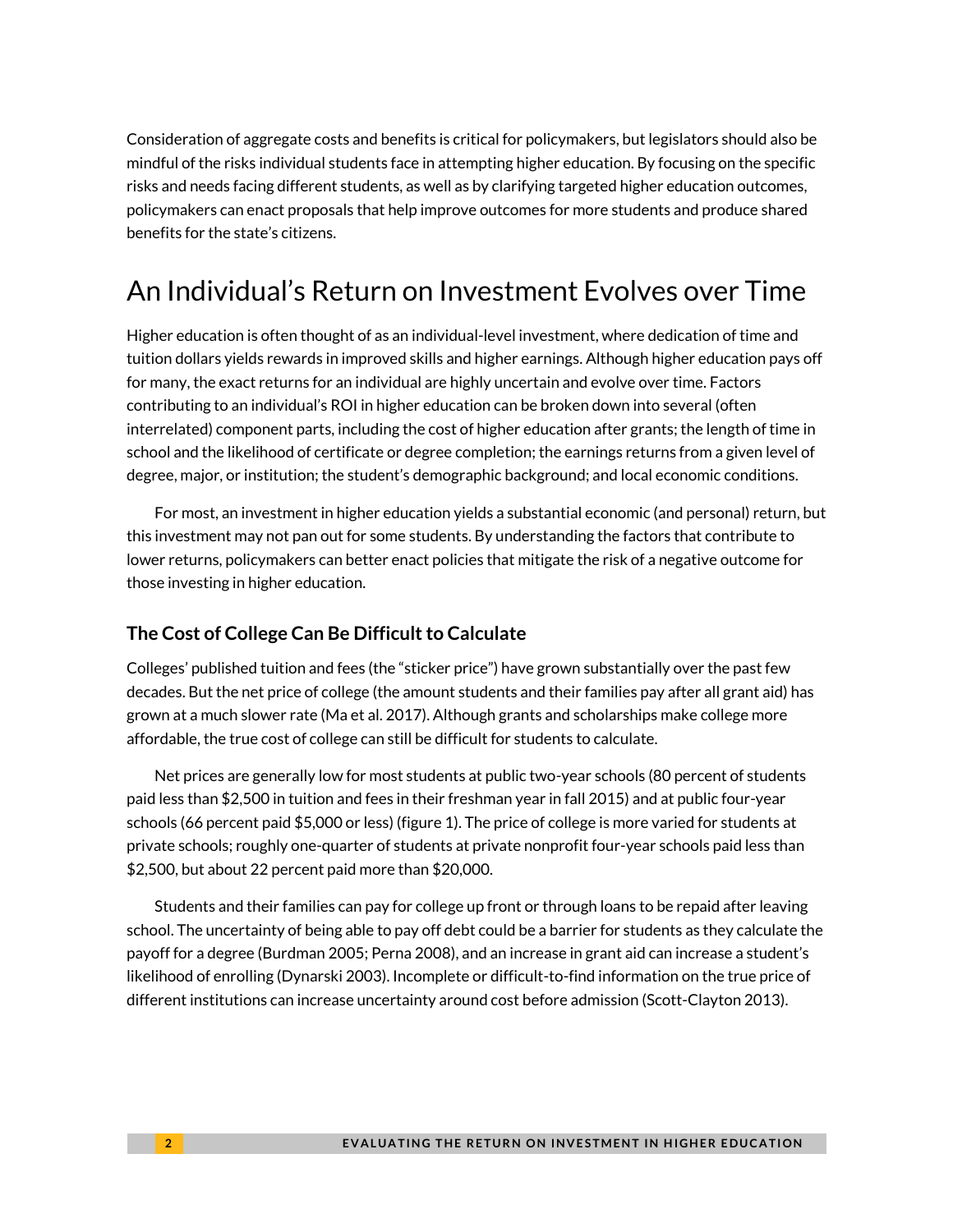### **Amount Owed in Tuition and Fees after All Grant Aid in First Enrollment Year**

*For students who started college in the 2015–16 school year*



**Source:** Urban Institute analysis of National Center for Education Statistics, National Postsecondary Student Aid Study (NPSAS) PowerStats, 2016[, https://nces.ed.gov/datalab.](https://nces.ed.gov/datalab)

Even with a financial aid package in hand, students can make errors in estimating potential costs. Financial aid award letters can obscure the amount students will actually have to pay, $^1$  and students do not always make fiscally optimal choices when selecting among financial aid packages (Avery and Hoxby 2004). Students from high-income families are more protected from the potential risks of college costs. These students are often insulated from the need to take on student debt (Houle 2013) and are more likely to make economically rational decisions when weighing financial aid packages against the resources and opportunities available at a given school (Avery and Hoxby 2004).

### **Students May Underestimate the Time to a Degree and Their Likelihood of Earning a Degree**

Many students take longer than the prescribed two or four years to earn an associate's or bachelor's degree, and some may never obtain a higher education credential. In some sectors, more than half of students who enrolled in the 2003–04 school year left school without completing a credential, six years after first enrolling (figure 2). Completion rates are lowest at for-profit schools, where roughly half of beginning postsecondary students left school without a credential. Completion rates are highest at public and private nonprofit four-year schools, where roughly 20 percent left school without a degree. Notably, 20 percent of students who first enrolled at public two-year schools are still enrolled six years later, whether at their first institution or at another institution.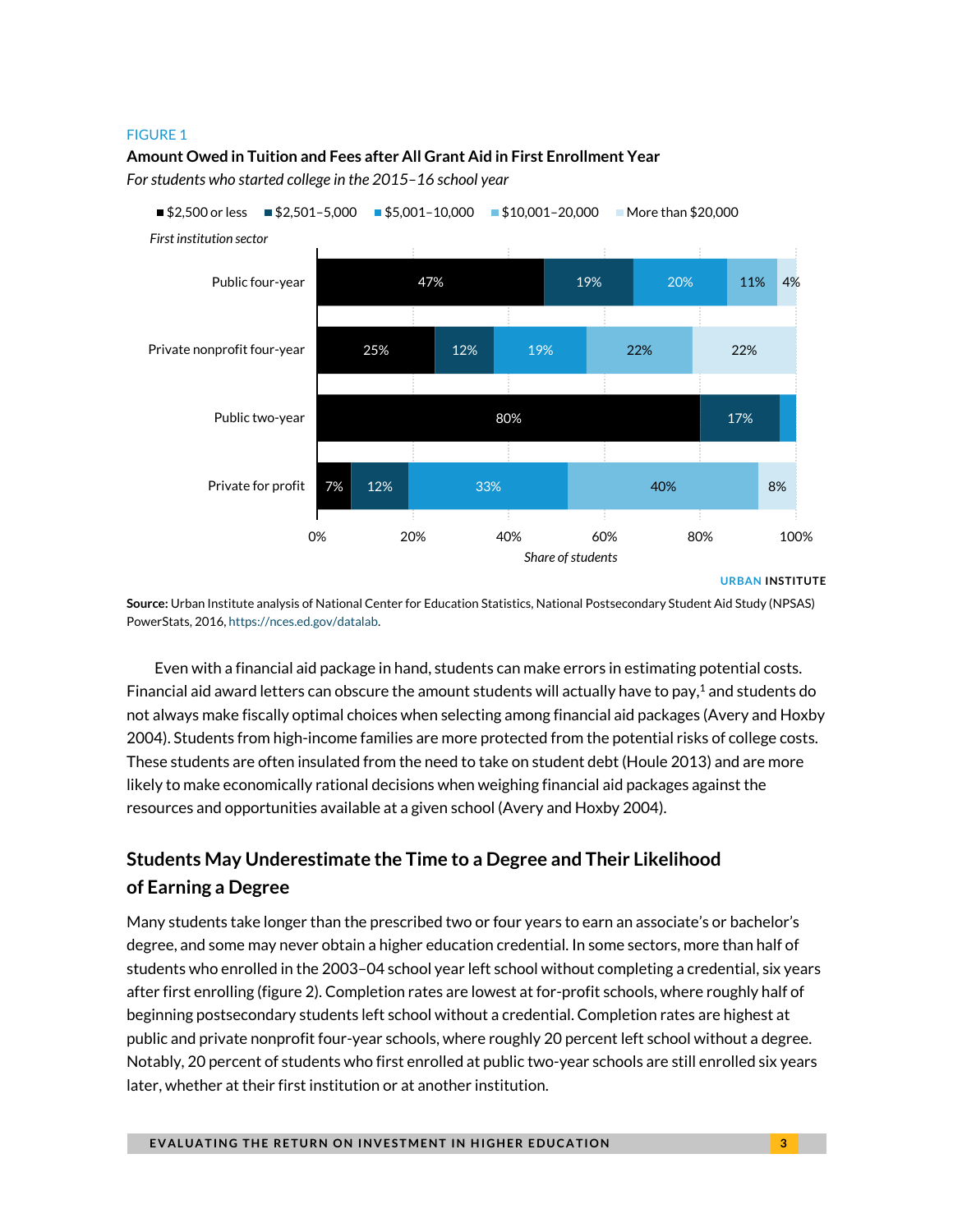### **Attainment and Persistence among Beginning Postsecondary Students**

*Six years after starting at first institution, for those who started in the 2003–04 school year*

- 
- Left without return

■ Still enrolled Enrolled at another institution

**Earned certificate/degree at first institution** Earned certificate/degree at other institution





**URBAN INSTITUTE**

**Source:** Urban Institute analysis of National Center for Education Statistics, National Postsecondary Student Aid Study (NPSAS), 2004/2009 Beginning Postsecondary Students Longitudinal Study (BPS 04/09), PowerStats, [https://nces.ed.gov/datalab.](https://nces.ed.gov/datalab)

Each additional year in school increases a student's total cost of attendance and reduces the number of years the student can work in a job that requires a credential. If a student does not complete, she may not realize the same earnings as a student who received the same amount of training and has a degree.

Students prolong or stop out of higher education for many reasons. Remedial education classes, often required of students who do not pass placement tests, can lengthen the time a student is required to spend in school and could induce stopout (Bailey, Wook Jeong, and Cho 2010; Melguizo, Hagedorn,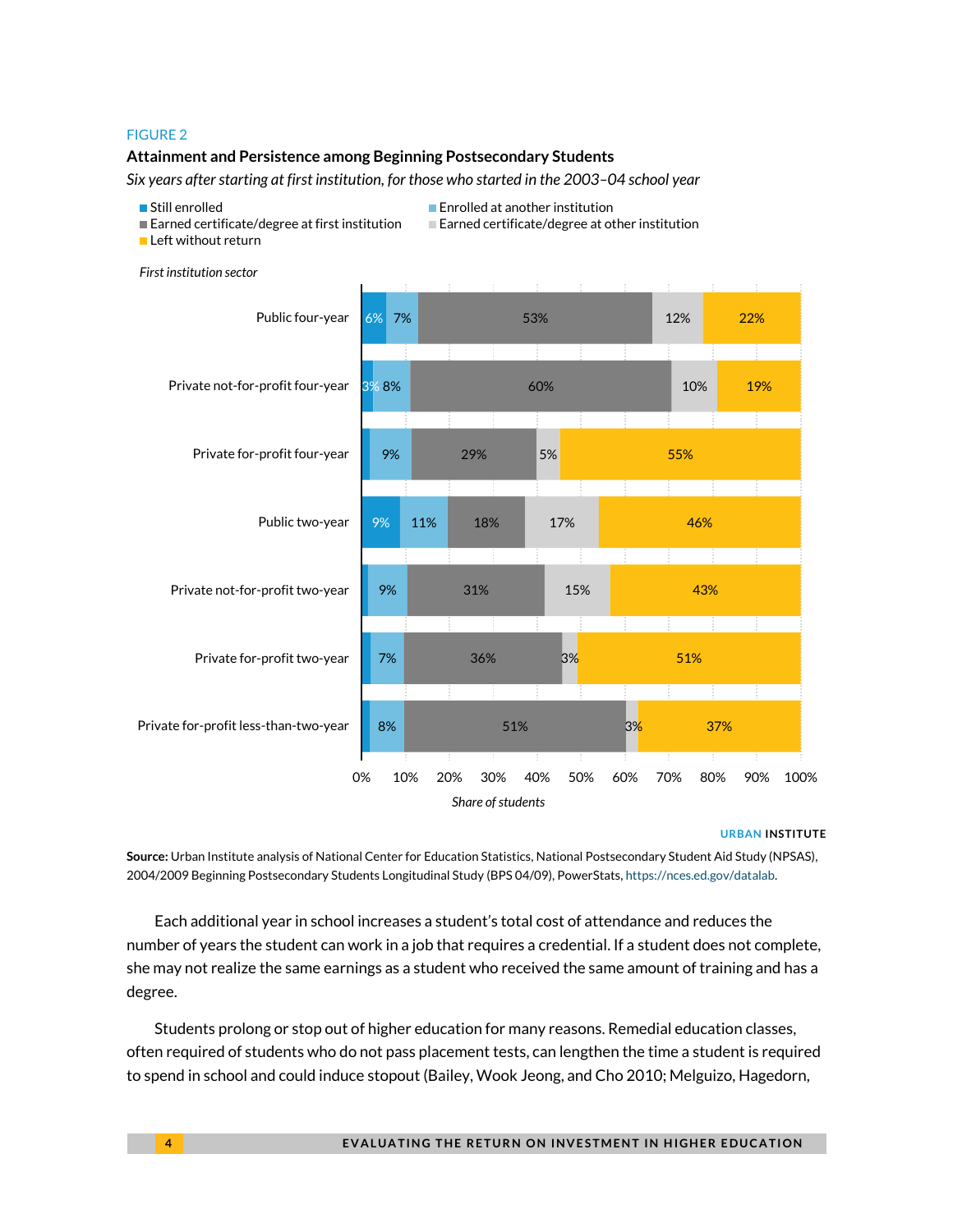and Cypers 2008). Although a student's ability and preparation play a substantial role, resources on campus, such as the student-faculty ratio or the availability of required classes, also contribute to the likelihood of completion (Bound, Lovenheim, and Turner 2010; Turner 2004).

Although earning more college credits is associated with higher earnings, the risk of not completing college is high (Belfield and Bailey 2017). Students who drop out of school with a year or less left could earn 13 percent less than students who complete the degree (Cadena and Keys 2015). Moreover, students taking out loans to pay for school may magnify the risk of noncompletion, finding themselves potentially worse off than if they had not attended (Athreya and Eberly 2016).

The riskiness of college attendance must be balanced against the substantial lifetime earnings boost a postsecondary degree can provide, particularly for low- or moderate-ability students. Some researchers point to the "option value" of college—the value to a student of being able to enroll and subsequently stay or leave after learning more about her personal aptitude for college work (Bilkic, Gries, and Pilichowski 2012; Heckman, Lochner, and Todd 2008; Stange 2012). If the risk of going to college is relatively low, then more students may experiment with going to college. Some of these students will learn that they are not able to commit to completing college, but others, who might have otherwise not enrolled, may realize substantial gains by learning that they can attain a degree.

### **Earnings Vary by Institution, Degree Level, and Major**

Many prospective students know that different degrees can produce different earnings returns; a bachelor's degree recipient will typically have higher earnings than an associate's degree recipient, and a Harvard graduate will likely earn more than a graduate from a nonselective four-year school. However, the relationship between a student's selected degree level, major, and institution can be complex, and some degree-major scenarios may not pay off until later in life, or ever (Barrow and Malamud 2015; Webber 2016).

The majors students select vary by type of institution (table 1). For example, students who first enroll in private nonprofit two-year schools are more likely than students in other types of schools to enroll in health-related majors, while those in four-year public or private nonprofit schools are more likely to enroll in social or behavioral science majors. Across all sectors, less than 15 percent of students report that their last major was in math, physical science, computer science, or engineering.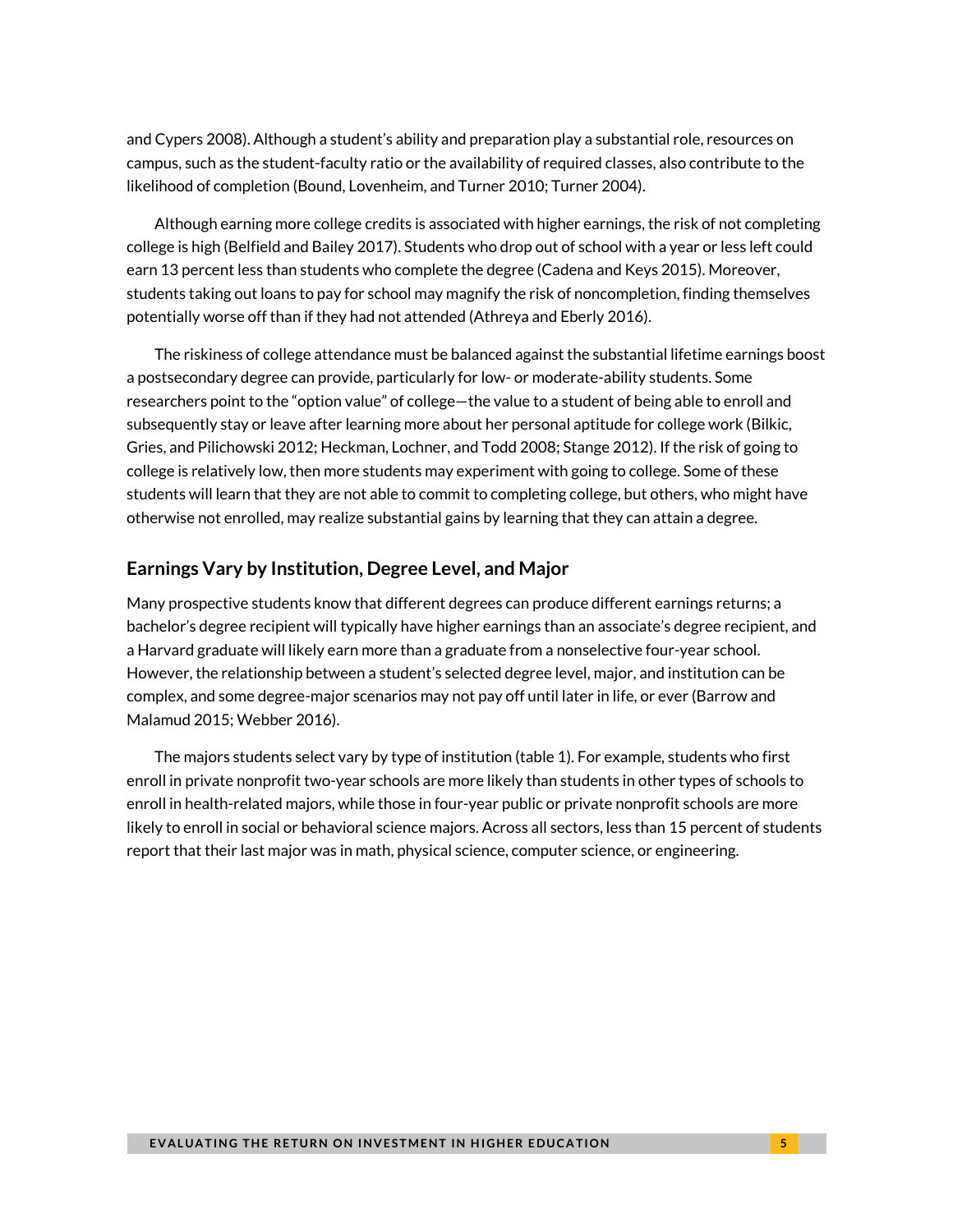### TABLE 1

### **Last Enrolled Major as of 2009**

*Forstudents who started in the 2003–04 school year*

|                                      | <b>Undeclared</b><br>/nondegree | Social/<br>behavioral<br>sciences | <b>Humanities</b> | Life<br>sciences         | Math,<br>physical<br>science,<br>computer<br>science,<br>engineering | <b>Education</b> | <b>Business/</b><br>management | Health | Vocational/<br>technical/<br>other |
|--------------------------------------|---------------------------------|-----------------------------------|-------------------|--------------------------|----------------------------------------------------------------------|------------------|--------------------------------|--------|------------------------------------|
| Public four-year                     | 8%                              | 13%                               | 12%               | 7%                       | 11%                                                                  | 8%               | 17%                            | 9%     | 14%                                |
| Private not-for-<br>profit four-year | 6%                              | 15%                               | 16%               | 9%                       | 10%                                                                  | 7%               | 18%                            | 7%     | 12%                                |
| Private for-<br>profit four-year     | 18%                             | 2%                                | 14%               | $\overline{\phantom{a}}$ | 14%                                                                  | $\sim$           | 18%                            | 17%    | 16%                                |
| Public two-year                      | 25%                             | 6%                                | 10%               | 2%                       | 7%                                                                   | 6%               | 14%                            | 15%    | 14%                                |
| Private not-for-<br>profit two-year  | 21%                             | 6%                                | 13%               | 1%                       | 8%                                                                   | 3%               | 13%                            | 25%    | 8%                                 |
| Private for-<br>profit two-year      | 19%                             | 3%                                | 9%                | 3%                       | 11%                                                                  | 2%               | 14%                            | 15%    | 24%                                |
| Private for-<br>profit less-than-    |                                 |                                   |                   |                          |                                                                      |                  |                                |        |                                    |
| two-year                             | 27%                             | 5%                                | 7%                | 0%                       | 9%                                                                   | 2%               | 8%                             | 24%    | 18%                                |

**Source:** Urban Institute analysis of National Center for Education Statistics, National Postsecondary Student Aid Study (NPSAS), 2004/2009 Beginning Postsecondary Students Longitudinal Study (BPS 04/09), PowerStats, [https://nces.ed.gov/datalab.](https://nces.ed.gov/datalab)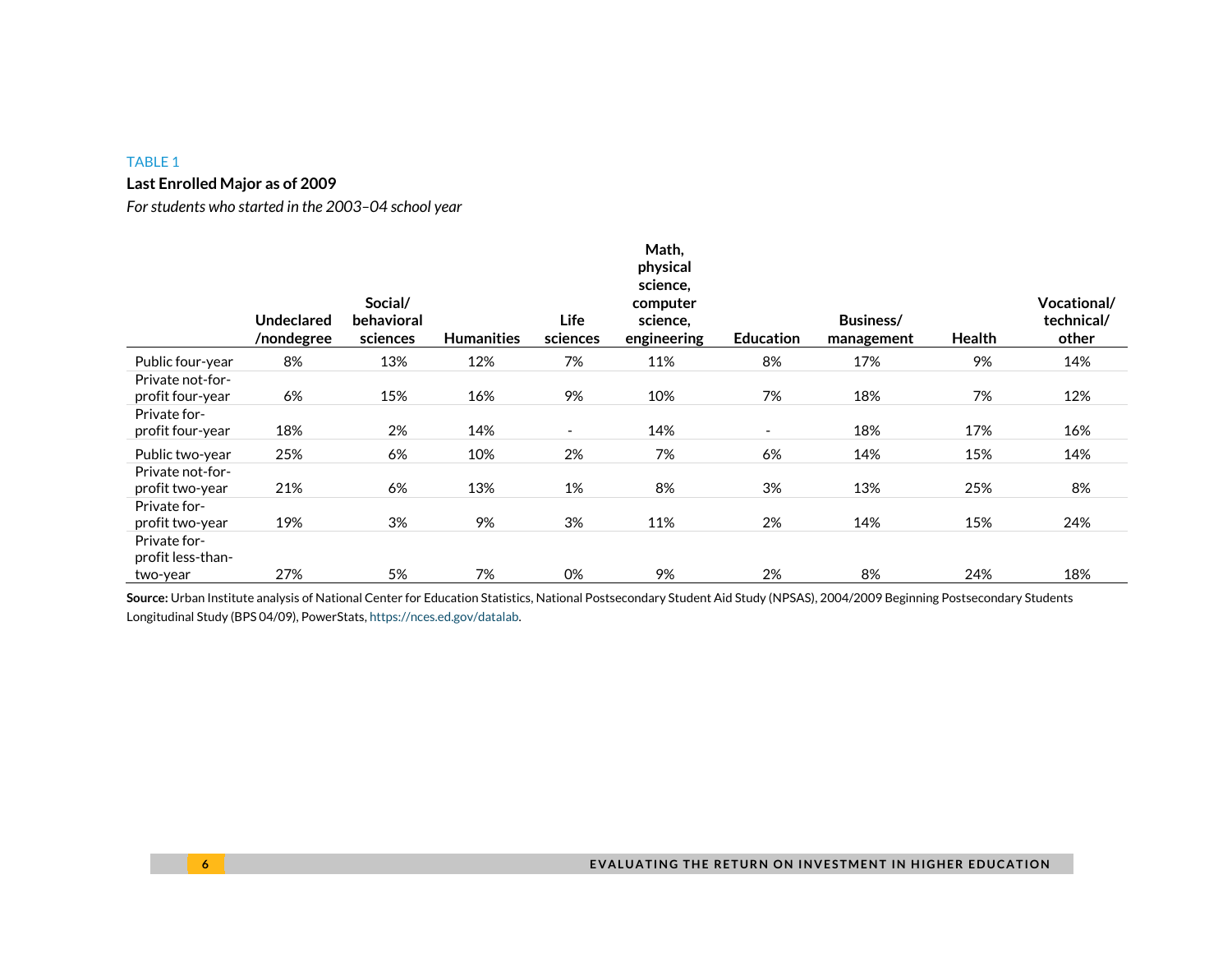The institution and major a student selects can be critical for the trajectory of her future earnings. When students attend a less-selective school than they are academically eligible for, they could lose out on the earnings benefit of a more elite school (Bowen, Chingos, and McPherson 2009; Brewer, Eide, and Ehrenberg 1999; Zimmerman 2014). Some majors, such as engineering, computer science, finance, and nursing, have high projected lifetime earnings, and others, such as English literature, psychology, and social work, have lower projected earnings (Carnevale, Strohl, and Melton 2014; Hershbein and Kearney 2014).

Just as with completion, however, the selection of a given major is intertwined with a student's own ability and interests (Altonji, Blom, and Meghir 2012; Arcidiacono 2004). It is difficult to disentangle the ability to complete a given course of study and the subsequent earning returns on that major (Arias, Hallock, and Sosa-Escudero 2001). Policymakers have produced multiple tools to provide prospective students with information on differences in earnings potential by institution (e.g., the College Scorecard) as well as by institution and major (e.g., "Launch my Career" state tools), $^2$  but these information strategies may be most likely to reach well-resourced students (Blagg et al. 2017; Hurwitz and Smith 2017).

### **Earnings Vary by Demographics and Local Economic Conditions**

Even when they enroll in the same institution, degree level, and major, students from different demographic backgrounds may experience different earnings returns. Female students, on average, see lower returns than their male peers (Beblavy, Lehouelleur, and Maselli 2013; Saleh et al. 2017), and students who earn a degree at a later age also tend to earn less than similarly educated younger peers (Hout 2012; Jepsen and Montgomery 2012). Returns also vary by race; even after multiple controls for education, white and Hispanic male graduates tend to earn more than black or Asian male graduates (Weinberger 2002).

The demographic differences in earnings returns can reflect a student's preferences for work in different sectors or on different schedules, but they can also reflect differences in a student's access to job opportunities (e.g., the strength of connections to employers or the discrimination of employers against members of certain demographic groups). Students may also see different returns based on the year they leave school for the labor market. Students who graduate into a recession, for example, see persistent wage losses relative to peers who graduate into a stronger labor market (Kahn 2010).

Earnings differentials by student demographics are evident when we look at overall earnings six years after students first enter higher education (figure 3). These earnings reflect the institutions and majors students select into based on their skills (and completion of the credential), as well as personal preferences and potential (dis)advantages in the labor market. Eighteen percent of employed male students report making more than \$50,000 in personal income six years after entering higher education, and just 7 percent of employed female students report making as much. Without any controls for personal background or institution, employed white and Asian students are likely to earn more six years after entering higher education than black and Hispanic students.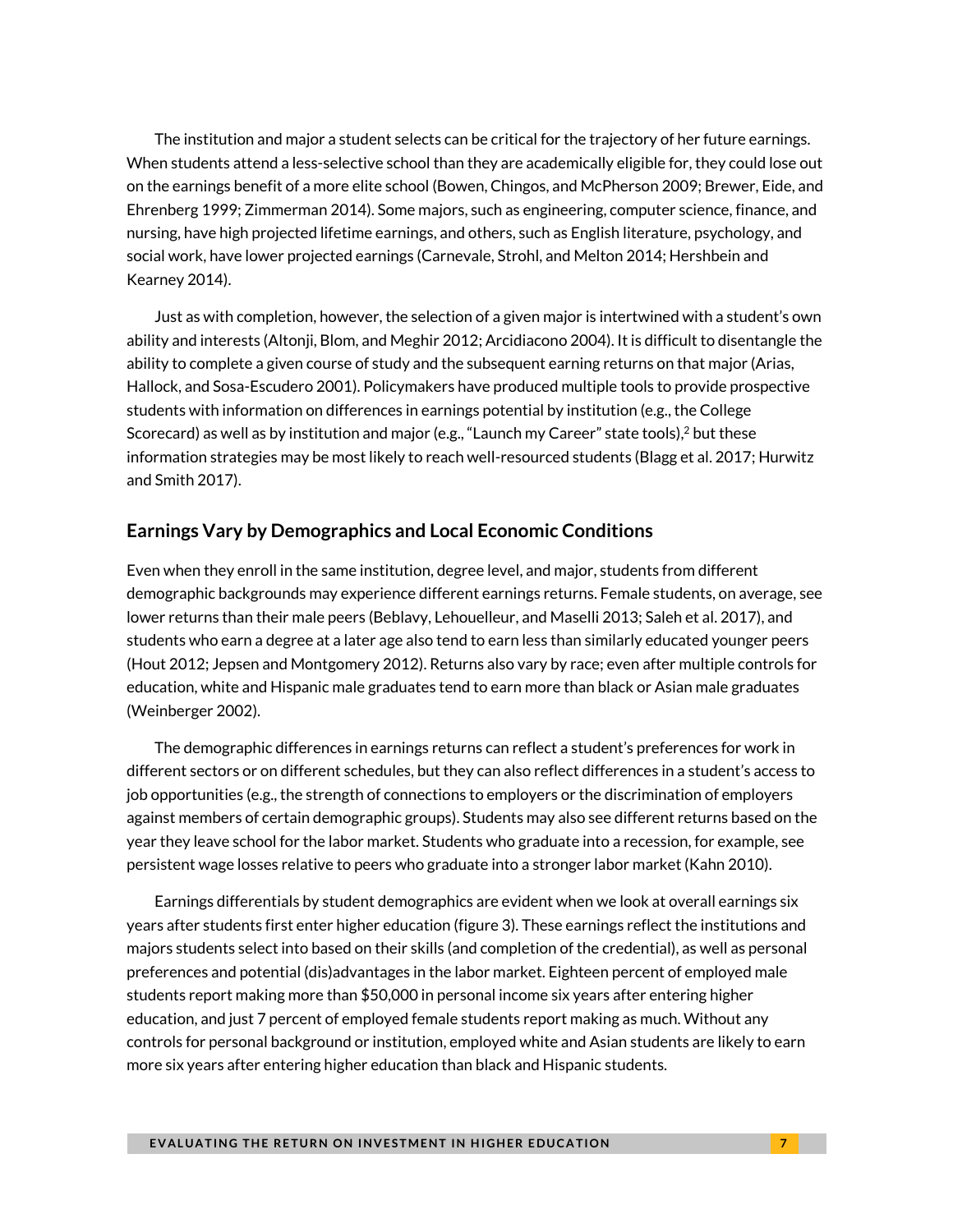### **Income Six Years after Enrollment**

*For students who started in the 2003–04 school year*

Less than \$10,000  $\blacksquare$ \$10,000-19,999  $\blacksquare$ \$20,000-29,999  $\blacksquare$ \$30,000-39,999  $\blacksquare$ \$40,000-49,999  $\blacksquare$ \$50,000+

| Age when starting higher education |  |  |
|------------------------------------|--|--|



**URBAN INSTITUTE**

**Source:** Urban Institute analysis of National Center for Education Statistics, National Postsecondary Student Aid Study (NPSAS), 2004/2009 Beginning Postsecondary Students Longitudinal Study (BPS 04/09), PowerStats, [https://nces.ed.gov/surveys/bps/whatsnew.asp.](https://nces.ed.gov/surveys/bps/whatsnew.asp)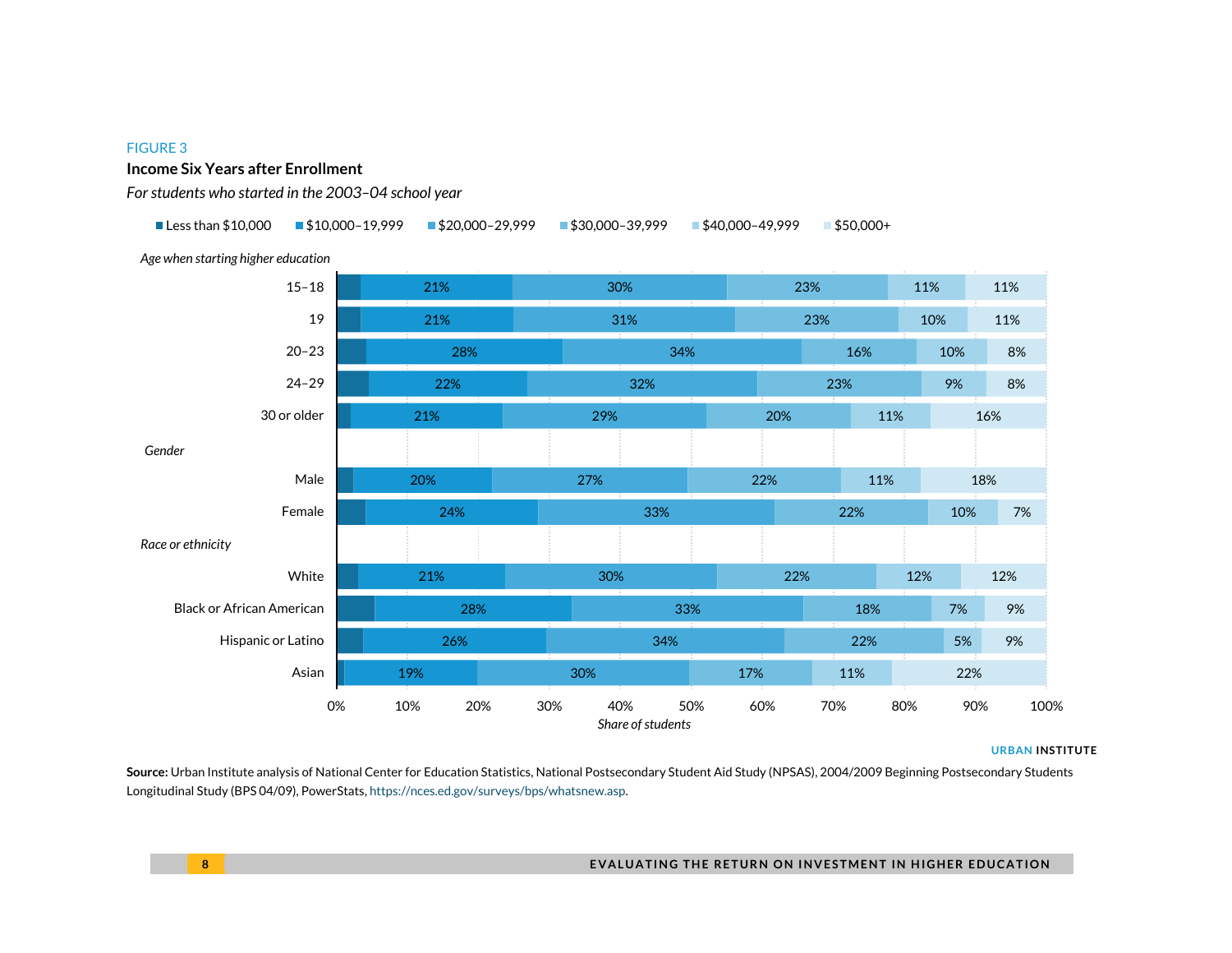### **Students Must Adjust Their Expected Return on Investment in Education**

At every point in their postsecondary careers—from the choice of where to apply to college to the point at which they leave school and enter the workplace—students may update their estimates of the expected payoff for their investment in higher education (figure 1). As they make these decisions, students can act to increase the likelihood of a positive outcome or mitigate the risks of a poor outcome. For example, students who expect a higher income after school (e.g., after getting into a highly selective school) may choose to take out more student loans than those who expect a lower income. A student who feels academically unprepared after enrolling may opt to leave and enter the workforce instead of investing more time and money into higher education.

### TABLE 2

| <b>College application</b>                                                                                                                                         | College                                                                                                                             | Program                                                                                          | Continued                                                                                                                             | Employment                                                                                                                                                               |
|--------------------------------------------------------------------------------------------------------------------------------------------------------------------|-------------------------------------------------------------------------------------------------------------------------------------|--------------------------------------------------------------------------------------------------|---------------------------------------------------------------------------------------------------------------------------------------|--------------------------------------------------------------------------------------------------------------------------------------------------------------------------|
|                                                                                                                                                                    | selection                                                                                                                           | selection                                                                                        | enrollment                                                                                                                            | decision                                                                                                                                                                 |
| Whether and where<br>to apply, based on<br>student's perception<br>of potential earnings<br>gains, cost of degree,<br>and personal<br>preferences and<br>abilities | Whether and<br>where to attend,<br>based on<br>acceptance and<br>updated costs of<br>degree with<br>financial aid<br>offers in hand | Which program of<br>study to pursue,<br>based on ability,<br>interest, and<br>potential earnings | Whether to continue<br>enrollment in school,<br>based on updated<br>information on<br>academic<br>performance and<br>costs of college | Whether and where<br>to seek employment<br>after leaving school,<br>based on credentials.<br>personal preferences,<br>local economic<br>conditions, and other<br>factors |

### **Key Decision Points Affecting Individual ROI on Educational Investment**

Students never have perfect information about the true return they will earn on their investment in higher education. Importantly, low-income or first-generation students may be more likely to make incorrect assessments, potentially over- or underestimating the value of their educational investment.

## Social Returns on Investment Are Not Always Clear

In the following section, we turn to the calculation of the return on investment<sup>3</sup> in public higher education from the state's perspective.<sup>4</sup> Fundamentally, the calculation is the same: the ROI is benefits generated minus costs incurred. However, many implications of increased education at a larger scale are ambiguous—it is not always clear, from the state's perspective, what counts as a benefit or a cost. Below, we provide an overview of the benefits and costs state policymakers may consider in determining whether and how to make further investments in higher education.

On the benefits side, there are tax revenues gained and social welfare costs averted that stem directly from the individuals' returns; however, there are also "spillover" effects that individuals do not incorporate into their decisionmaking.

While students consider net price and opportunity costs, state policymakers and college administrators allocate higher education funding across institutions, programs, students, and spending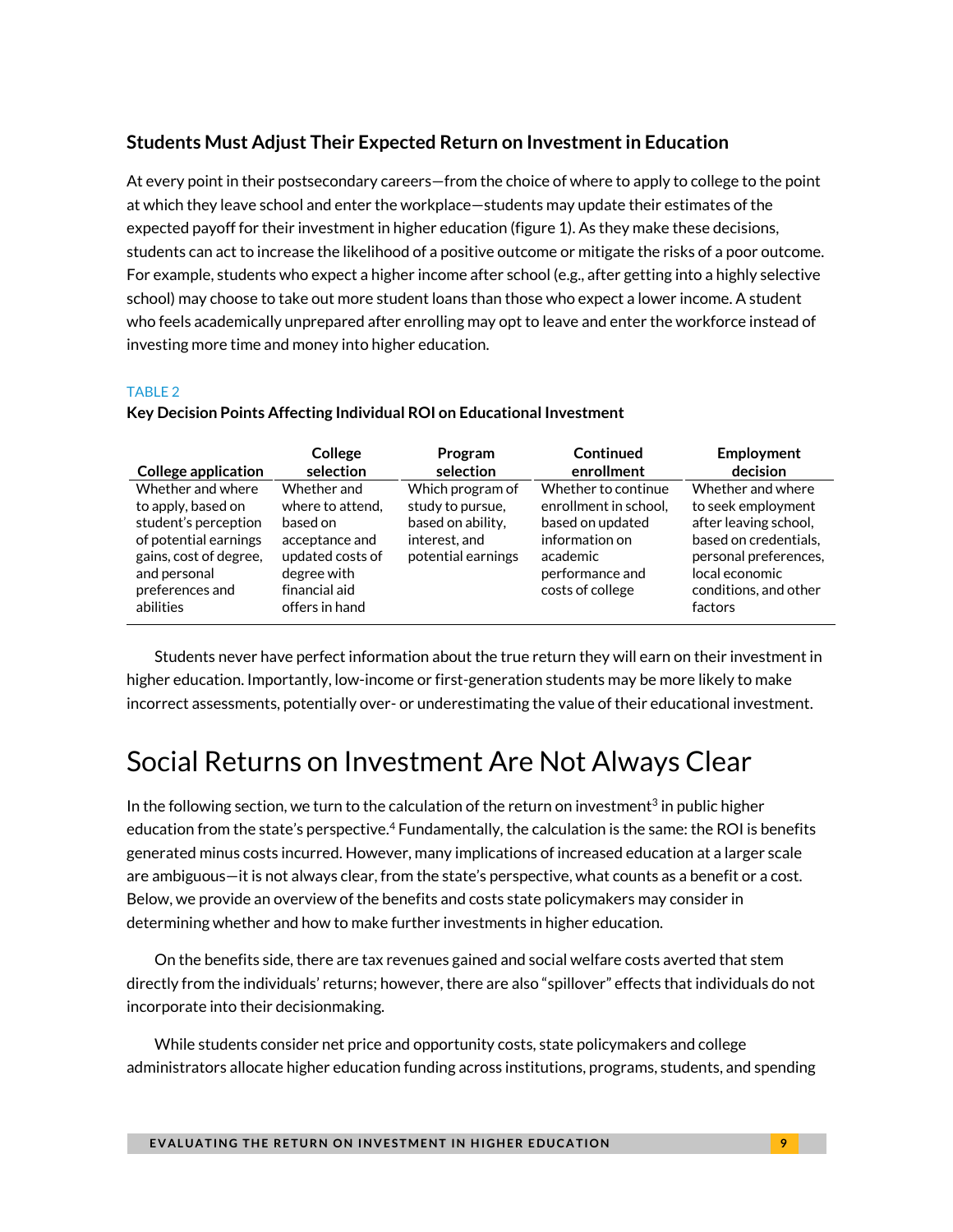categories. Policymakers and administrators interested in improving the educational attainment of a state's residents need to know not only *whether* to increase investments in postsecondary institutions, but *how*: which investments are most likely to change student behaviors and outcomes in the most productive ways?

The overview below cannot address all the complexities of the social costs and returns to higher education, especially as most research in this area has focused on broad questions related to increased years of education rather than on specific programs or subpopulations. Nonetheless, we highlight issues for states to grapple with as they consider increasing—or redirecting—their limited higher education budgets.

### **Higher Levels of Education Lead to Increased Tax Revenue and Decreased Reliance on Social Welfare Programs**

The most direct benefit of increased earnings from increased education is increased tax revenues. State income tax rates vary from 0 percent in states like Texas and Florida to over 13 percent for the highest marginal tax bracket in California; most states levy sales tax as well. <sup>5</sup> The College Board (Ma, Pender, and Welch 2016) has estimated that 2015 median annual taxes (federal, state, and local) range from \$5,200 for individuals with less than a high school diploma to \$10,100 for associate's degree holders, \$14,500 for bachelor's degree holders, and \$28,900 for professional degree recipients. RAND (Carroll and Erkut 2009) and Trostel (2008) provide similar estimates. Though most work in this area considers broad educational attainment such as bachelor's degrees or associate's degrees, it would not be overly difficult for policymakers to calculate returns to particular programs or for particular subgroups based on the returns to these programs.

State efforts to improve retention, completion, or attainment of more productive credentials may also contribute to state coffers by decreasing the need for social welfare programs. Although this is more complicated to calculate than tax receipts, partly because the federal government foots much of the bill, the evidence is clear that the higher an individual's level of education, the less likely she is to rely on government assistance. Reliance on food stamps, Medicaid, or public assistance, as well as the probability of unemployment, all decline in lockstep with level of education (figures 4 and 5). In particular, Trostel (2008) estimates total savings to state and local governments to be roughly \$34,773 for each individual who completes a college degree instead of stopping after high school, in addition to the tax benefits described above.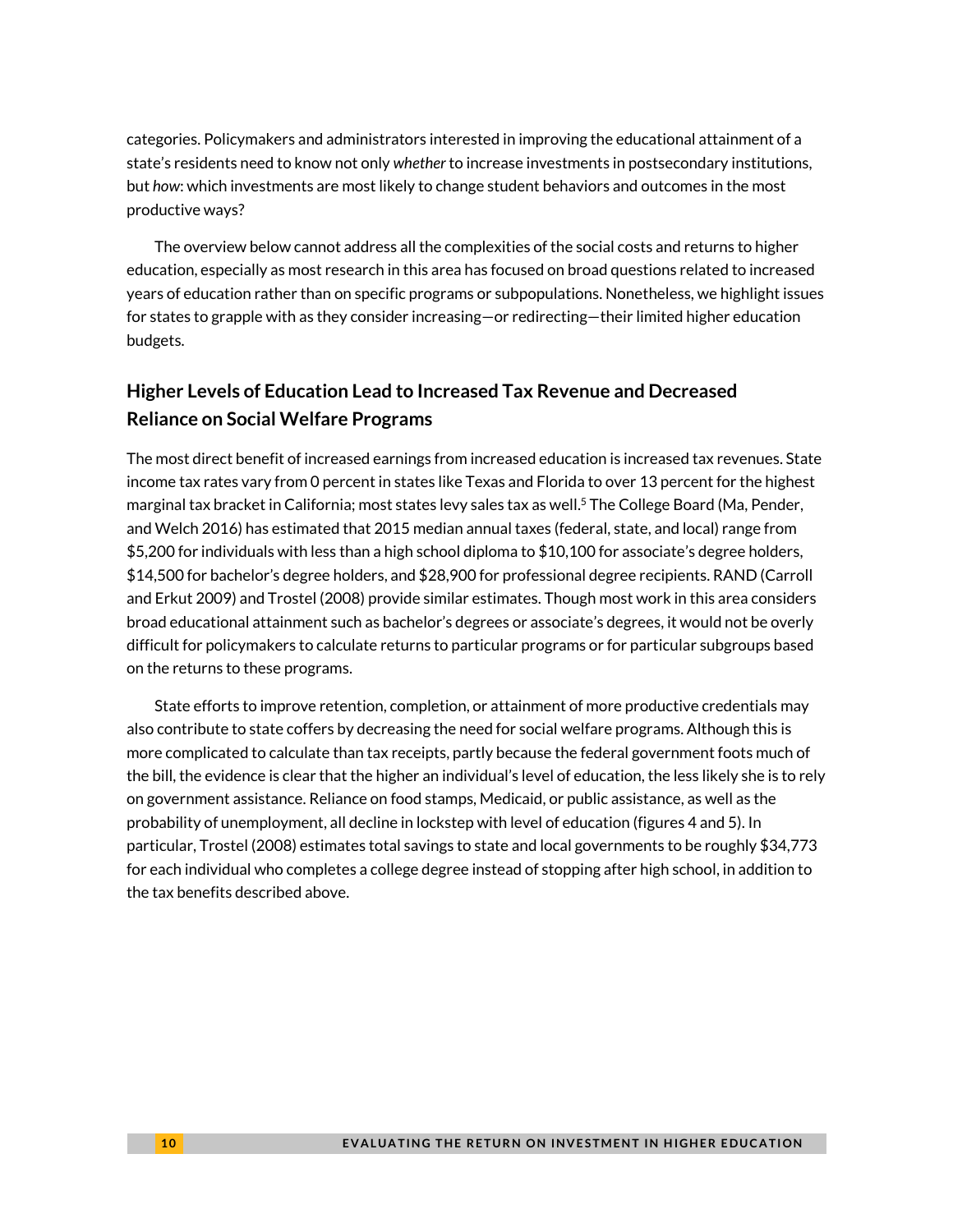### **Receipt of Select Governmental Assistance by Level of Education** *Ages 25–34*



**Source:** US Census Bureau, American Community Survey, 2016[, https://www.census.gov/programs-surveys/acs/.](https://www.census.gov/programs-surveys/acs/)

### FIGURE 5 **Unemployment by Level of Education**

*Ages 25–34*



**URBAN INSTITUTE**

**Source:** US Census Bureau, American Community Survey, 2016[, https://www.census.gov/programs-surveys/acs/.](https://www.census.gov/programs-surveys/acs/)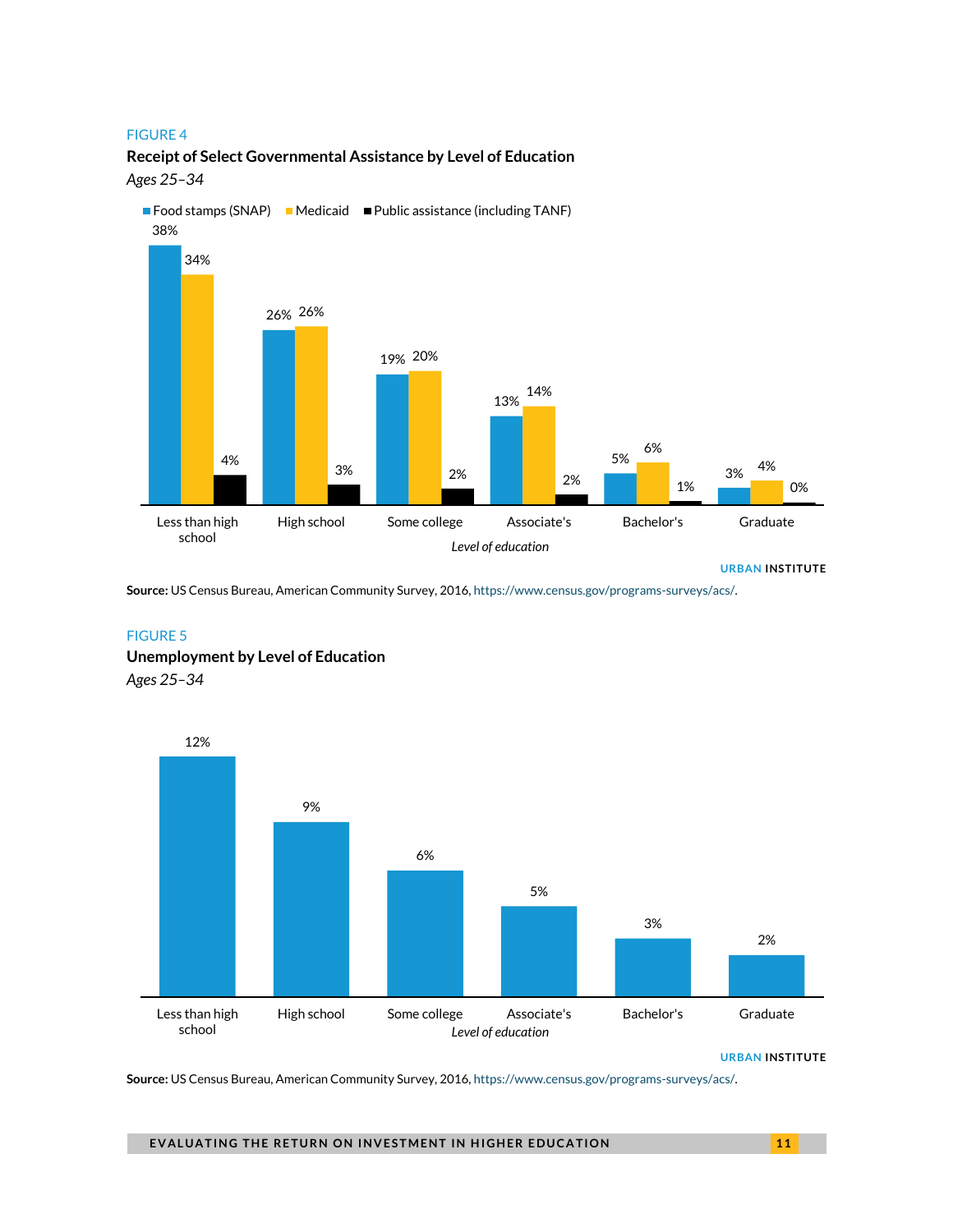### **Increased Education Leads to Many Intangible Social Benefits**

Many states' educational attainment goals (HCM Strategists 2016) are premised on the idea that overall increases in education "contribut[e] to the expansion and diversification of the state's economy through research and innovation"<sup>6</sup> and encourage students to be more civic minded (THECB 2015). Higher education can convey a number of social benefits, and some may lead to indirect tangible benefits.

Higher levels of education lead to lower levels of crime, either directly (Lochner and Moretti 2003) or via increased wages (Machin and Meghir 2004). This directly reduces spending on incarceration, as the RAND Corporation calculated (Carroll and Erkut 2009). However, it may also lead to lower expenditures on policing, as well as to intangible benefits to society as a whole.

Health and education are also related, and though there is some concern about reverse causality, the preponderance of evidence indicates that more education does improve health outcomes (Cutler and Lleras-Muney 2006; Ross and Wu 1995). From the standpoint of state finances, these health benefits confer both advantages and disadvantages. If individuals are healthy enough to work past typical retirement age, the state may benefit from additional tax revenue. But healthier individuals also live longer and thus require more Medicare and Social Security spending (although both of these are federal, not state, programs), and evidence indicates that wealthier individuals spend more on health care (Foster 2016).

One of the more challenging questions is whether and to what extent there are productivity spillovers, or externalities, from more educated workers to the rest of society. Basic models of economic growth assume that increased education leads to faster growth through technological innovation. One estimate indicates that a 1 percent increase in the supply of college graduates raises the wages of high school dropouts 1.9 percent (and of other groups by slightly less) (Moretti 2004). Others have found smaller spillover effects on wages (Acemoglu and Angrist 2000). Moody's estimates that increasing college completion rates by half for colleges with completion rates below 50 percent, and decreasing dropout by half for colleges with completion rates above 50 percent, could, by 2046, increase real GDP by 2.5 percent relative to the baseline, total employment by 0.5 percent, and median household income by 3.5 percent (Koropeckyj, Lafakis, and Ozimek 2017). Of course, individual state returns may be higher or lower than this, especially if graduates tend to leave or flock to the state.

Investing in quality education for one generation has long-term positive effects for subsequent generations. For example, there is evidence that children with better-educated parents (especially mothers) have better long-term outcomes (Currie and Moretti 2003). Better-educated teachers tend to bring about better student performance outcomes—however, it is subject-specific education that matters (Ball, Thames, and Phelps 2008), not the acquisition of any master's degree (Hanushek and Rivkin 2006).

Even with convincing evidence that additional years of education can lead to large positive externalities, research sheds little light on which degrees are the most useful in achieving these. It is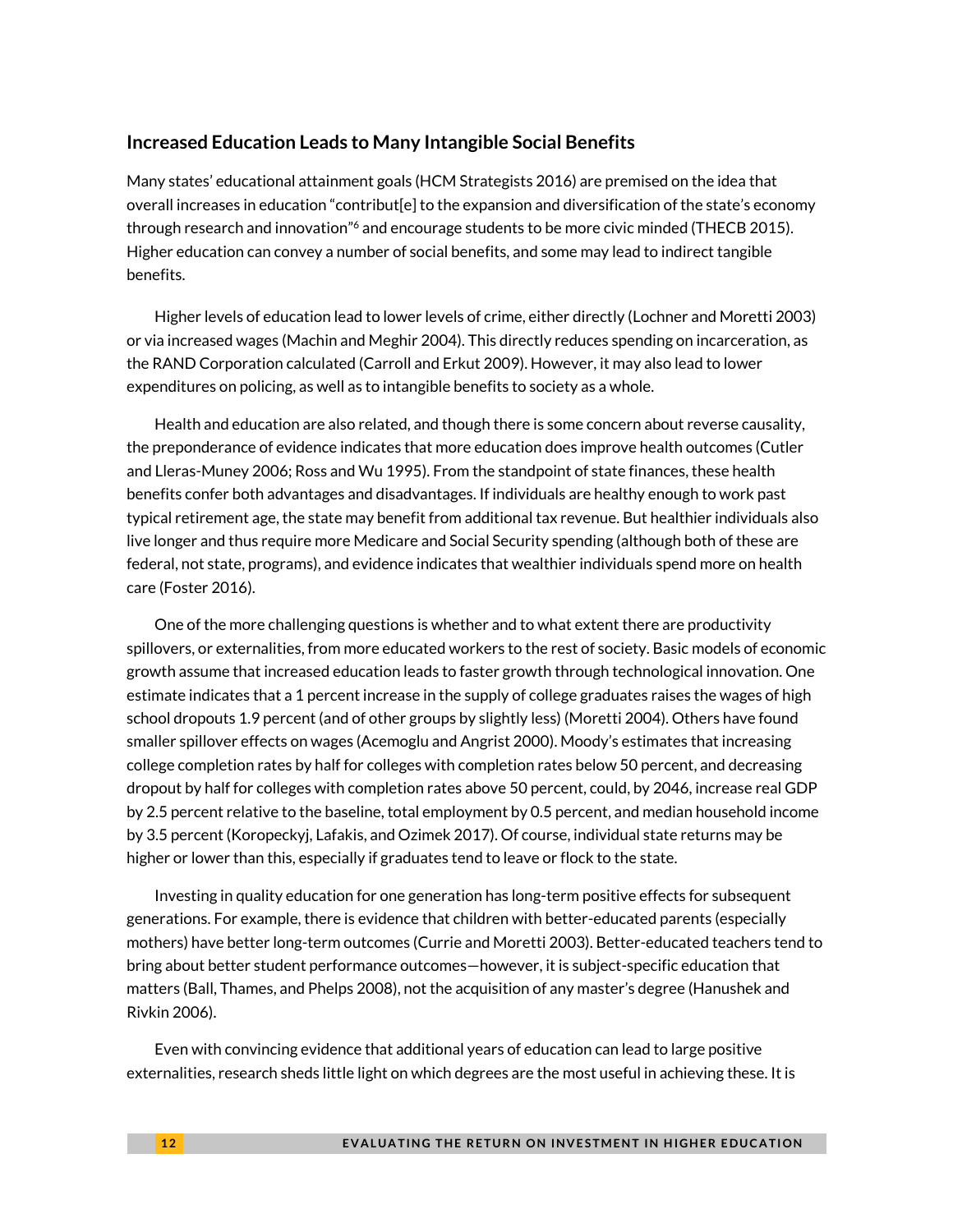notoriously difficult to predict which sectors will expand in the near or middle future. Moreover, even if a particular sector appears to be growing rapidly, encouraging students to flock to that sector would likely depress wages eventually.<sup>7</sup>

State policymakers might also consider the distributional consequences of increased educational attainment. Many economists treat one additional year of education as comparable to another, but policymakers may consider whether they would rather increase the number of individuals with oneyear certificates or the number of individuals with master's degrees.

Although we can estimate the general effect of additional investments in higher education, precisely calculating the aggregate "benefits to education" for a state is close to impossible. Such a calculation relies on several assumptions, as well as the personal values of policymakers (who, for example, may value reduced crime over improved health outcomes).

### **Costs to States Depend on a Variety of Factors**

Public higher education is funded from a variety of sources, including state and local appropriations, federal aid in the form of Pell grants and subsidized loans, tuition payments, endowments, and other sources. Much ink has been spilled over the rising costs of higher education to the individual, as described above, increasing pressure on states to find solutions. States such as New York are considering or commencing "free college" programs. Though these programs are popular with many, a state should consider both *how much* is spent and *how* it is spent to maximize returns on investments in higher education.

Four-year institutions are costlier to the state than two-year or less-than-two-year institutions; state and local appropriations were roughly \$7,130 per full-time equivalent student at public four-year institutions in 2014–15, while the same figure for two-year institutions was only \$5,480 (Baum et al. 2018). However, lower completion rates at community colleges diminish, if not eliminate, the cost per degree across sectors.

Certain programs are costlier than others. Science programs with expensive lab equipment and small classes tend to cost more than, for example, business programs that may rely more heavily on large lecture-style classes. Engineering degrees cost the State University System of Florida more than \$60,000 (of which tuition covers only a fraction, leaving the remainder to the taxpayer), and cheaper degrees, like business, cost about half that (Altonji and Zimmerman 2017). Since most colleges do not charge differential tuition by major, encouraging more students to choose engineering, for example, may benefit those students but could be costly to the state (depending, of course, on the graduates' productivity).

Furthermore, costs are not uniform across all students pursuing a particular degree. Costs and benefits depend on a student's intrinsic aptitude and background preparation. For example, it may be costlier to educate less-prepared students if they require more resources (e.g., tutoring, guidance), need to retake classes to graduate, or simply require more time. More generally, though adding one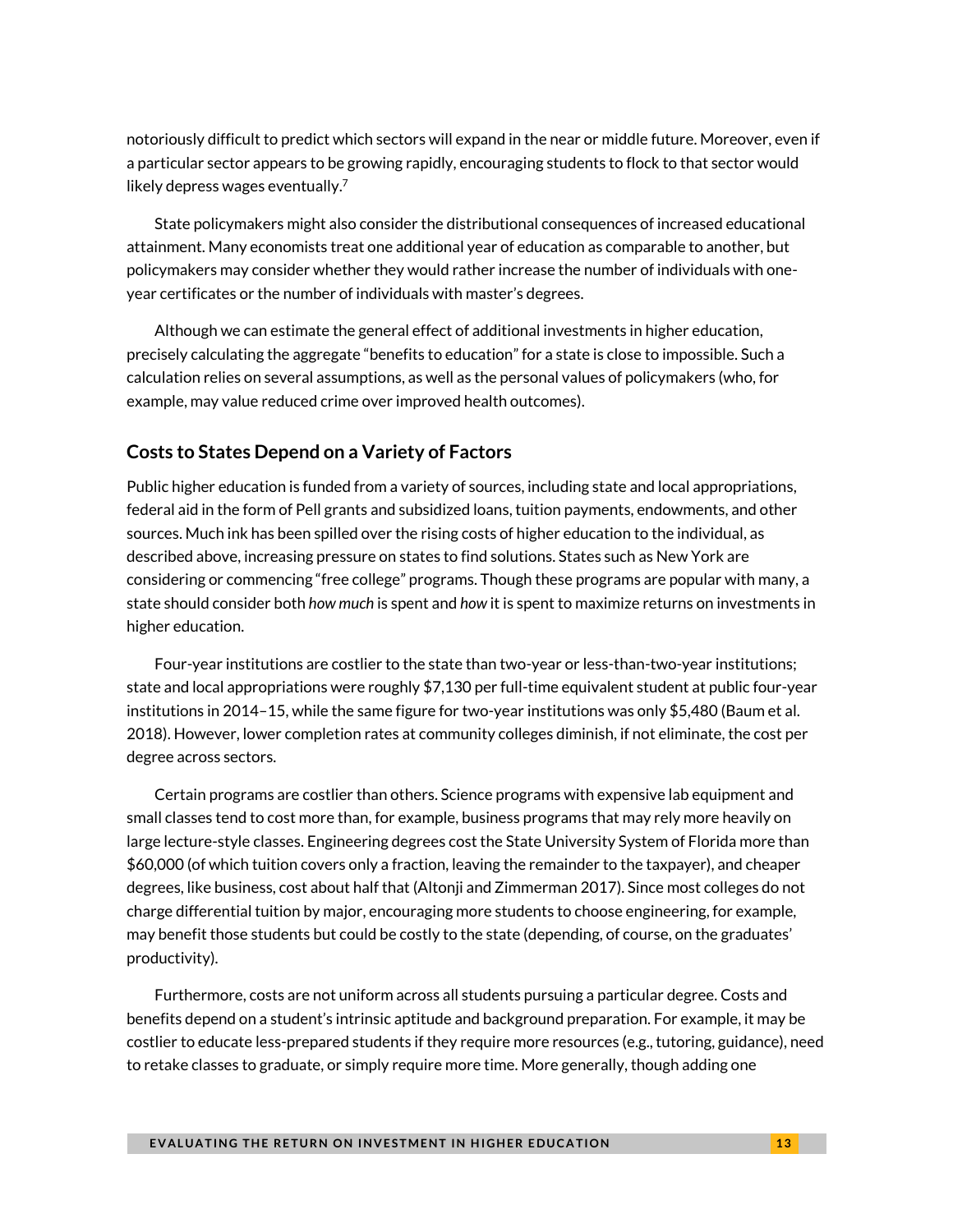additional student may be close to costless, adding many more may require hiring additional faculty, building additional buildings, and so forth.

From a more practical perspective, state policymakers and higher education leaders must consider whether they should focus on admitting more students (and to what types of institutions), increasing transfer rates, reducing time to degree, or increasing completions. These different policy levers require different approaches and different amounts of funding, so the state should consider along which margins it gets the most bang for its buck. For example, CUNY ASAP—a program providing intensive support to students in associate programs at the City University of New York—incurs additional costs of about \$5,400 per student per year, but lowers the overall costs of producing each graduate by reducing time to degree and increasing graduation and transfer rates (Scrivener et al. 2015). Many researchers have shown large effects on completion and other measures usin[g low-cost nudges.](https://www.air.org/edsector-archives/publications/nudge-nation-new-way-prod-students-and-through-college)<sup>8</sup> However, each intervention needs to be independently assessed, as not all have positive payoffs. For example, although a comprehensive case management approach combined with emergency financial assistance has boosted completion rates for some community college students, emergency financial assistance on its own has not (Evans et al. 2017).

Moreover, policymakers face the decision of not just which (types of) colleges and programs to devote funds to, but how to allocate them across different functions of the college: administration, facilities, instruction, support services, and so on. Much has been written about the real and perceived increases in college costs, attributing these increases to administrative bloat or overexpenditure on unnecessary facilities such as lazy rivers. At the same time, many institutions have been cutting costs by replacing tenure-track faculty with adjunct professors. Recent work indicates that, for certain types of institutions, expenditures on student services could lead to better outcomes than instructional spending, on the margin (Webber and Ehrenberg 2010). Other work suggests that increasing spending can be more effective than decreasing tuition (Deming and Walters 2017). Calculating an accurate ROI will depend on understanding the relative productive value of each of these investments; all dollars are not necessarily equal.

Just as an individual faces an opportunity cost of pursuing more education, so does the state. The state faces trade-offs between many possible expenditures, including some that may seem more immediately pressing than higher education, which has front-loaded costs but benefits that may not accrue for years, or even decades. For example, Orszag and Kane (2003) argue that the expansion of Medicaid between 1988 and 1998 explains about 80 percent of the decline in state spending on higher education during that same period (see also Webber 2018).

### Policymakers Can Go Beyond the Metrics

Policymakers who want to decide how to best invest public dollars into higher education to yield the highest return have a wide range of data to draw upon. National datasets, such as the Integrated Postsecondary Education Data System and the College Scorecard, provide data on institutional performance for measures such as persistence, completion, and earnings after enrollment. In addition,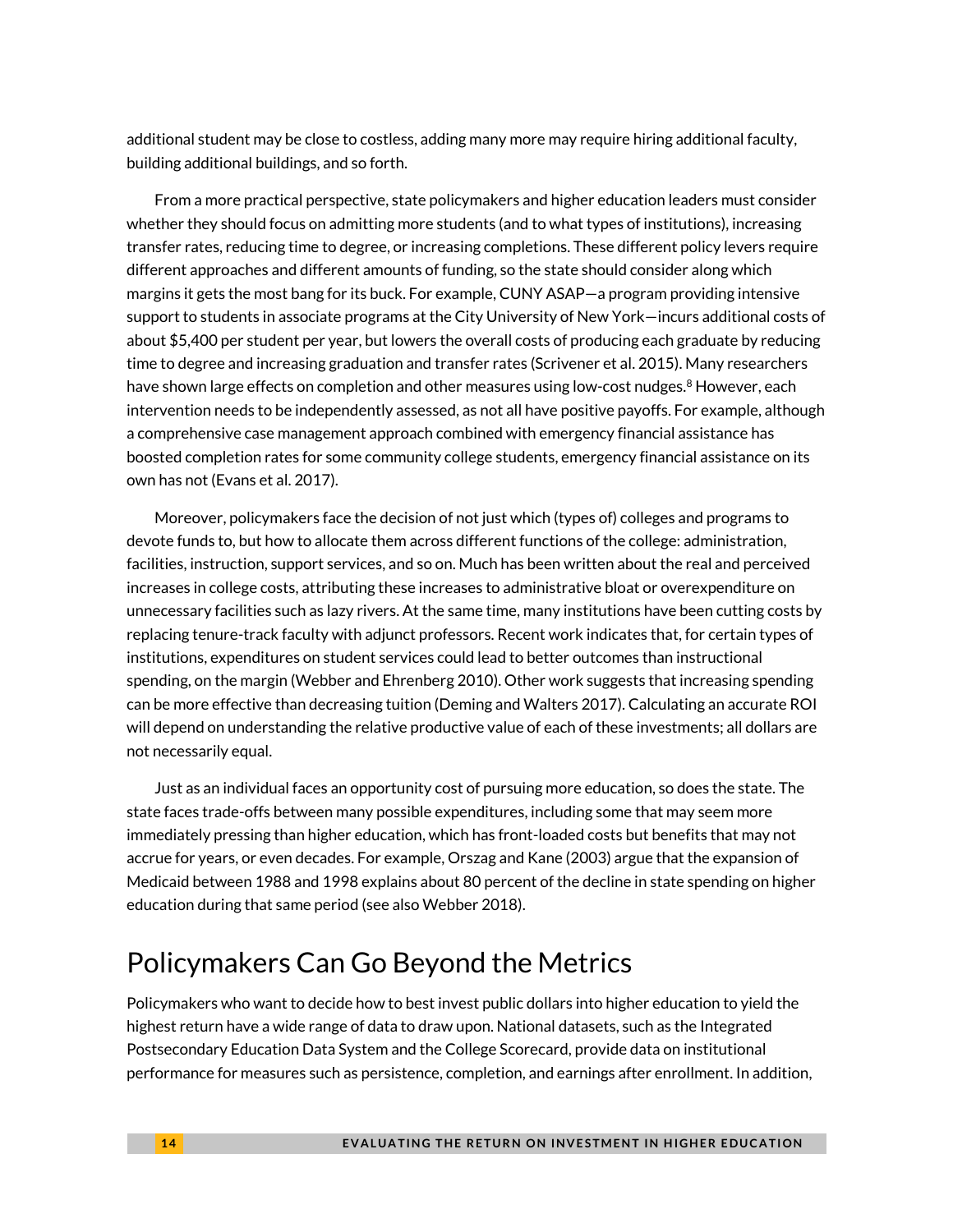many states have built, or are in the process of building, longitudinal data systems that follow students from K–12 education into college and the workforce. But calculating and increasing the overall ROI in higher education, whether for an individual or at a state level, is more complex than just looking at raw data or tinkering with the inputs and outputs of an equation.

Improving the return to higher education might be better framed as minimizing risks for individual students and assessing larger trade-offs on spending for different programs and subpopulations. Rather than focus on an all-encompassing equation or broad summative outcomes, policymakers could benefit from a framework for higher education policymaking grounded in data but focused on risk mitigation, targeted outcomes, and affected student subpopulations.

### **Policymakers Can Work to Minimize Risk for Students**

It is impossible for a student to make perfectly rational decisions about her higher education. Among other concerns, she cannot perfectly estimate her future preferences, and she cannot fully know the economic circumstances she will enter into once she leaves school. Policymakers can help students by developing interventions to reduce uncertainty in higher education, focusing on five key decision points: (1) college application, (2) college selection, (3) program selection, (4) continued enrollment, and (5) employment.

Many recent policy changes have acted to minimize risk, particularly for potential students selecting among different colleges. Investments in college counselors, information from net price calculators and the College Scorecard, denial of federal aid for poor-performing institutions, and pushes for a simplified financial aid process are designed to help mitigate the risk associated with a poor college application and selection. However, students have fewer policy supports for selecting a major once they enroll, deciding whether to remain enrolled, and finding employment after enrolling. Institution- or system-level programs, such as CUNY ASAP and Georgia State University's Student Success Initiatives, are aimed at improving student retention and reducing time to degree.

### **Policymakers Can Identify Specific Outcomes and Subpopulations for Policy Implementation**

Investment in higher education confers broad and far-reaching aggregate benefits. These benefits could include increased revenue from higher incomes, lower use of social welfare programs, reductions in crime, and others. Aside from these tangible returns, investment in higher education could also yield a more engaged and equitable civil society. Sixty percent of Americans believe that the government should fund higher education because it is good for society, relative to the alternative of considering education a personal benefit for students (Fishman, Ezeugo, and Nguyen 2018).

When focusing on new policies or funding for higher education, lawmakers should identify the outcomes they hope to change and the subpopulations of students who may be most affected. For example, an intervention to increase postenrollment earnings might focus on increasing the number of students who major in STEM fields. However, this intervention may confer more benefits on students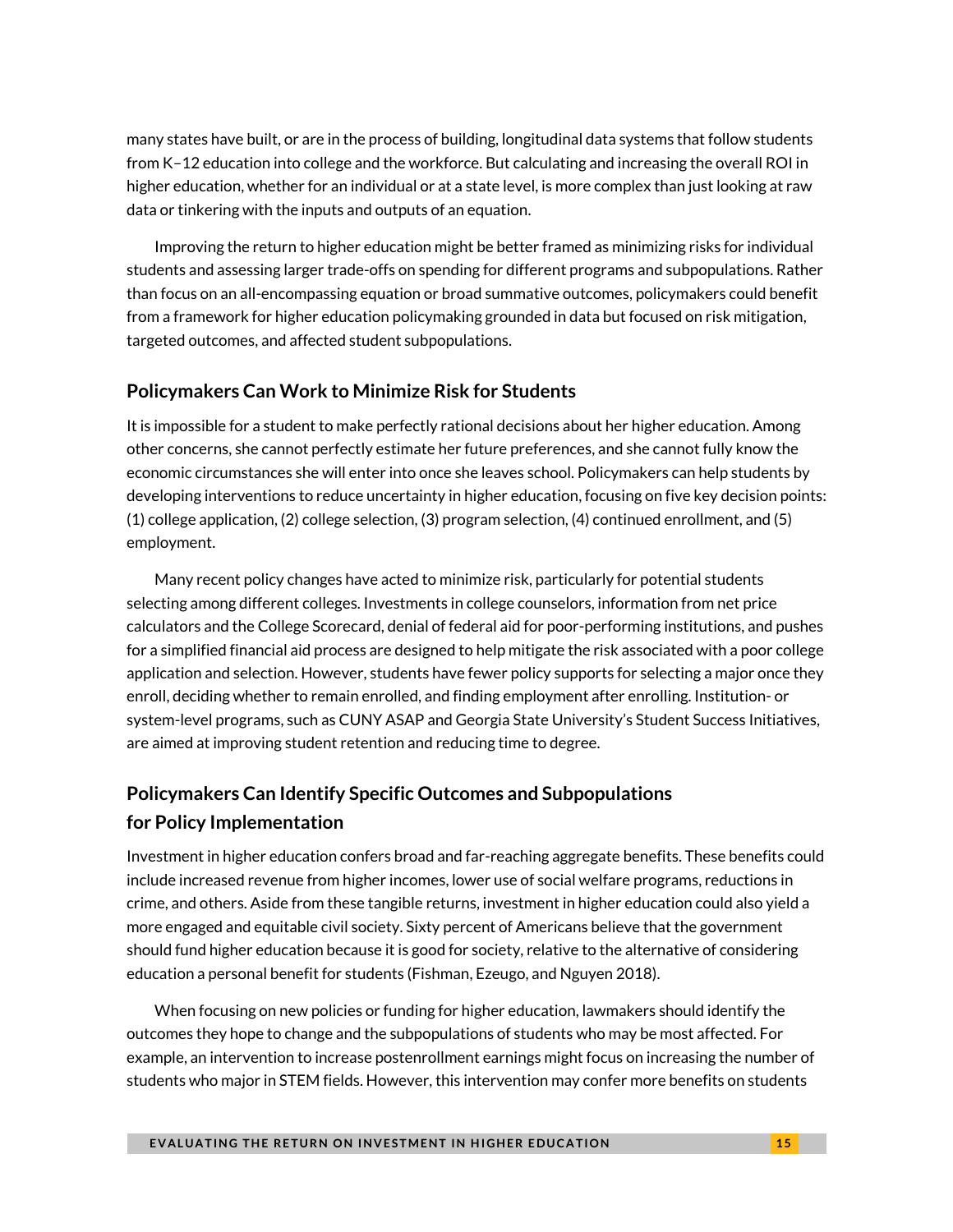who enroll in four-year schools, where these majors are more likely to be offered. Similarly, an intervention aimed at improving college "match" by ability is more likely to benefit students who enter college directly from high school (and who have college entrance exam scores and the benefit of school guidance), relative to those who enter college after time in the workforce. To boost education in the hopes of reducing crime rates, policymakers might focus on providing higher education to individuals who are currently in prison (e.g., the Pell in prisons pilot) or those who live in high-crime communities.

### **Policymakers Might Think beyond Costs and Benefits**

As policymakers and the public gain access to more and more data on the performance of higher education institutions, it becomes tempting to legislate based on these outcomes. Thirty-two states now distribute some higher education funding based on performance factors, such as completions.<sup>9</sup> The results of these performance-based funding initiatives are essentially null, perhaps indicating a need for additional first principles for using data in higher education legislation (Bell, Fryar, and Hillman 2018). By synthesizing much of the research on how the value of education is realized at the individual and societal levels, we demonstrate that policymakers may need a more granular understanding of how their policies affect higher education. This granularity can take the shape of considering individual student's paths (thus focusing on providing information and other risk mitigation) or improving specific outcomes for specific student populations.

### Notes

- <sup>1</sup> Stephen Burd, Rachel Fishman, Laura Keane, Julie Habbert, Ben Barrett, Kim Dancy, Sophie Nguyen, and Brendan Williams, "Decoding the Cost of College: The Case for Transparent Financial Aid Award Letters," *New America* (blog), New America, June 5, 2018[, https://www.newamerica.org/education-policy/edcentral/decoding-cost](https://www.newamerica.org/education-policy/edcentral/decoding-cost-college/)[college/.](https://www.newamerica.org/education-policy/edcentral/decoding-cost-college/)
- <sup>2</sup> US Chamber of Commerce Foundation, "Launch My Career," [https://www.uschamberfoundation.org/center](https://www.uschamberfoundation.org/center-education-and-workforce/launch-my-career)[education-and-workforce/launch-my-career.](https://www.uschamberfoundation.org/center-education-and-workforce/launch-my-career)
- <sup>3</sup> We use the term "return on investment" loosely in this section. Rather than viewing it as an annual return per dollar spend (analogous to investment returns), we instead discuss the net increase in lifetimes (net of additional costs incurred). This framework makes more sense in the educational context because each year of additional "investment" reduces the number of years one can reap returns. (This, too, is an oversimplification, as more educated individuals tend to retire at older ages, but suffices for now.) For the bulk of this discussion the distinction between the two approaches is unimportant.
- <sup>4</sup> Though our focus is chiefly on states, as they are predominantly responsible for higher education policy, we comment briefly on the federal government's perspective.
- <sup>5</sup> Morgan Scarboro, "State Individual Income Tax Rates and Brackets for 2018," Tax Foundation, March 5, 2018, [https://taxfoundation.org/state-individual-income-tax-rates-brackets-2018/.](https://taxfoundation.org/state-individual-income-tax-rates-brackets-2018/)
- <sup>6</sup> State of Connecticut, Substitute for Raised House Bill No. 7007, Public Act No. 15-75, 2017.

 $7$  Researchers call this the "cobweb model" (Freeman 1976).

<sup>8</sup> Ben Wildavsky, "Nudge Nation: A New Way to Prod Students into and through College," *EdSector* (blog), American Institutes for Research, September 10, 2013[, https://www.air.org/edsector-archives/publications/nudge-nation](https://www.air.org/edsector-archives/publications/nudge-nation-new-way-prod-students-and-through-college)[new-way-prod-students-and-through-college.](https://www.air.org/edsector-archives/publications/nudge-nation-new-way-prod-students-and-through-college)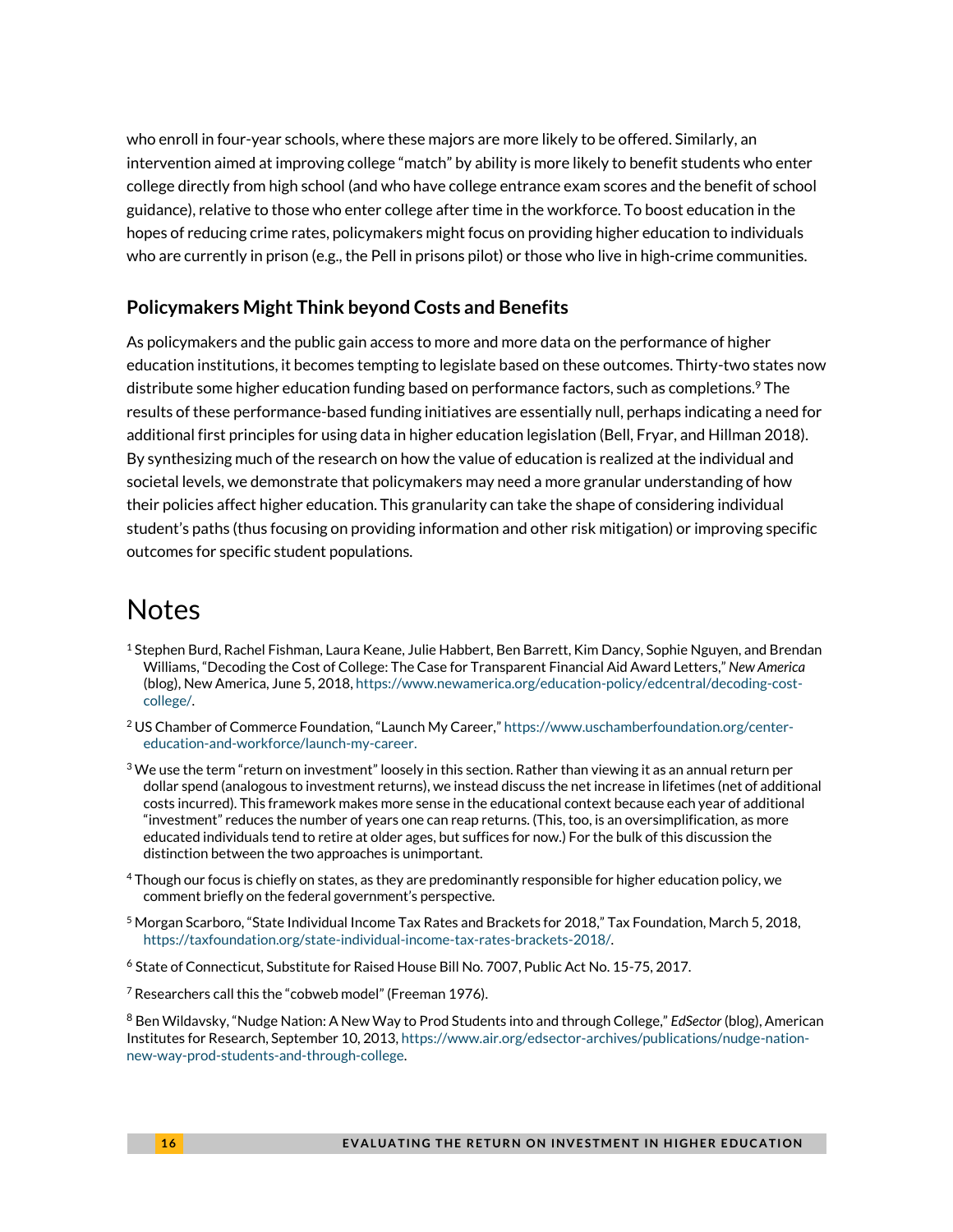9 "Performance-Based Funding for Higher Education," National Conference of State Legislatures, July 31, 2015, [http://www.ncsl.org/research/education/performance-funding.aspx.](http://www.ncsl.org/research/education/performance-funding.aspx)

### References

- Acemoglu, Daron, and Joshua Angrist. 2000. "How Large are Human-Capital Externalities? Evidence from Compulsory Schooling Laws." *NBER Macroeconomics Annual* 15: 9–74.
- Altonji, Joseph G., and Seth D. Zimmerman. 2017. "The Costs of and Net Returns to College Major." NBER Working Paper 23029. Cambridge, MA: National Bureau of Economic Research.
- Altonji, Joseph G., Erica Blom, and Costas Meghir. 2012. "Heterogeneity in Human Capital Investments: High School Curriculum, College Major, and Careers." NBER Working Paper 17985. Cambridge, MA: National Bureau of Economic Research.
- Arcidiacono, Peter. 2004. "Ability Sorting and the Returns to College Major." *Journal of Econometrics* 121 (1-2): 343– 75.
- Arias, Omar, Kevin F. Hallock, and Walter Sosa-Escudero. 2001. "Individual Heterogeneity in the Returns to Schooling: Instrumental Variables Quantile Regression Using Twins Data." *Empirical Economics* 26 (1): 7–40.
- Athreya, Kartik, and Janice Eberly. 2016. "Risk, the College Premium, and Aggregate Human Capital Investment." Working Paper 13-02R. Richmond, VA: Federal Reserve Bank of Richmond.
- Avery, Christopher, and Caroline M. Hoxby. 2004. "Do and Should Financial Aid Packages Affect Students' College Choices." In *The Economics of Where to Go, When to Go, and How to Pay for It*, edited by Caroline M. Hoxby, 239– 302. Chicago: University of Chicago Press.
- Bailey, Thomas, Dong Wook Jeong, and Sung-Woo Cho. 2010. "Referral, Enrollment, and Completion in Developmental Education Sequences in Community Colleges." *Economics of Education Review* 29 (2): 255–70.
- Ball, Deborah L., Mark H. Thames, and Geoffrey Phelps. 2008. "Content Knowledge for Teaching: What Makes It Special?" *Journal of Teacher Education* 59 (5): 389–407.
- Barrow, Lisa, and Ofer Malamud. 2015. "Is College a Worthwhile Investment?" *Annual Review of Economics* 7: 519– 55.
- Baum, Sandy, Michael S. McPherson, Breno Braga, and Sarah Minton. 2018. "Tuition and State Appropriations: Using Evidence and Logic to Gain Perspective*.*" Washington, DC: Urban Institute.
- Beblavy, Miroslav, Sophie Lehouelleur, and Ilaria Maselli. 2013. "Useless Degrees of Useless Statistics? A Comparison of the Net Present Value of Higher Education by Field of Study in Five European Countries." Working Paper D4.4.2.A. Brussels: NEUJOBS.
- Belfield, Clive, and Thomas Bailey. 2017. "The Labor Market Returns to Sub-baccalaureate College: A Review." New York: Center for Analysis of Postsecondary Education and Employment.
- Bell, Elizabeth, Alisa Hicklin Fryar, and Nicholas Hillman. 2018. "When Intuition Misfires: A Meta-analysis of Performance-Based Funding." In *Research Handbook on Quality, Performance and Accountability in Higher Education*, edited by Ellen Hazelkorn, Alexander McCormick, and Hamish Coates, 108–24. Cheltenham, UK: Edward Elgar Publishing.
- Bilkic, Natasa, Thomas Gries, and Margarethe Pilichowski. 2012. "Stay in School or Start Working? The Human Capital Investment Decision under Uncertainty and Irreversibility*.*" *Labour Economics* 19 (5): 706–17.
- Blagg, Kristin, Matthew M. Chingos, Claire Graves, Anna Nicotera, and Lauren Shaw. 2017. "Rethinking Consumer Information in Higher Education*.*" Washington, DC: Urban Institute.
- Bound, John, Michael F. Lovenheim, and Sarah Turner. 2010. "Why Have College Completion Rates Declined? An Analysis of Changing Student Preparation and Collegiate Resources." *American Economic Journal: Applied Economics* 2 (3): 129–57.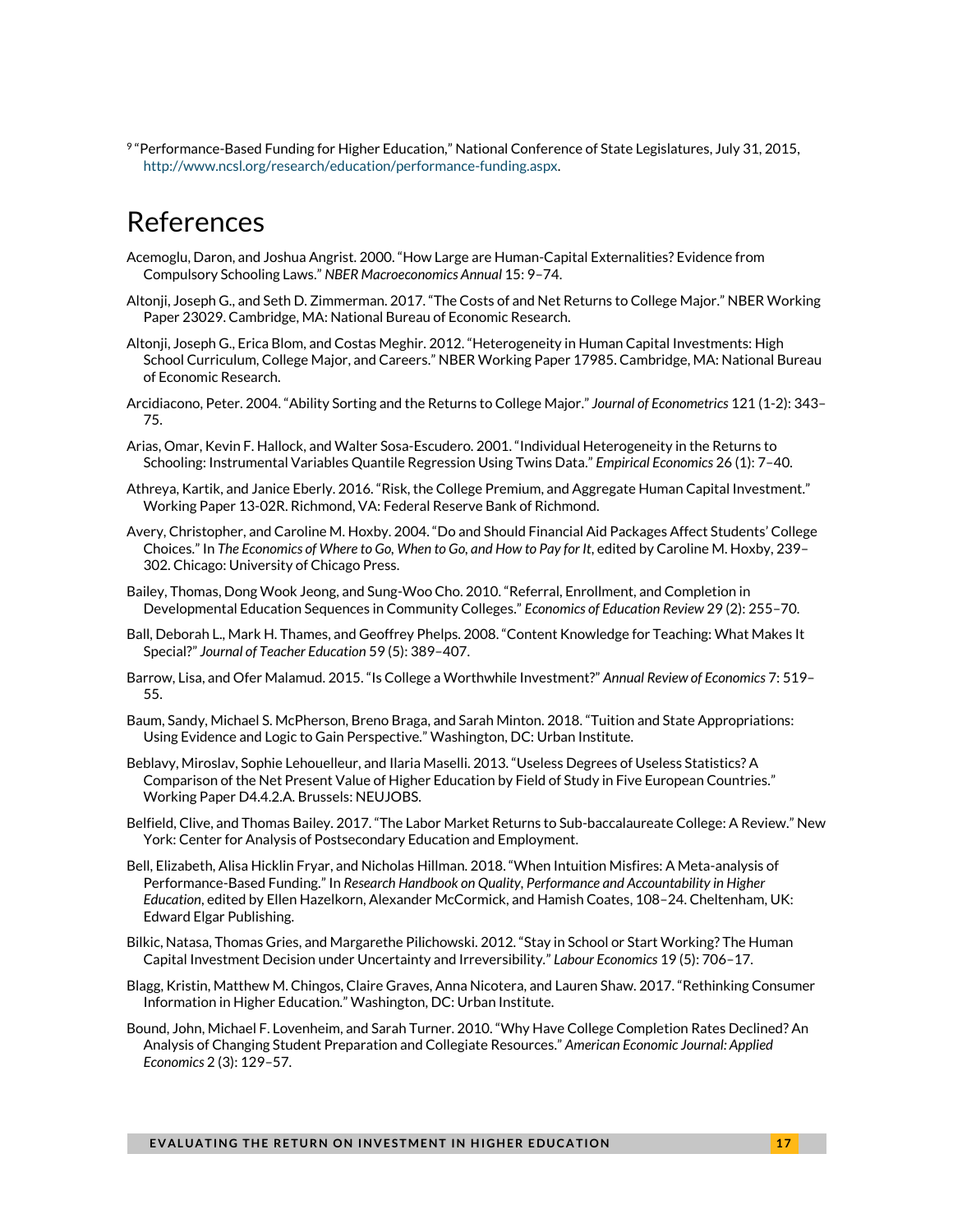- Bowen, William G., Matthew M. Chingos, and Michael S. McPherson. 2009. *Crossing the Finish Line: Completing College at America's Public Universities*. Princeton, NJ: Princeton University Press.
- Brewer, Dominic J., Eric R. Eide, and Ronald G. Ehrenberg. 1999. "Does It Pay to Attend an Elite Private College? Cross-Cohort Evidence on the Effects of College Type on Earnings." *Journal of Human Resources* 34 (1): 104–23.
- Burdman, Pamela. 2005. "The Student Debt Dilemma: Debt Aversion as a Barrier to College Access." Berkeley, CA: Center for Studies in Higher Education.
- Cadena, Brian C., and Benjamin J. Keys. 2015. "Human Capital and the Lifetime Costs of Impatience." *American Economic Journal: Economic Policy* 7 (3): 126–53.
- Carnevale, Anthony P., Jeff Strohl, and Michelle Melton. 2014. *What's It Worth? The Economic Value of College Majors.*  Washington, DC: Georgetown University Center on Education and the Workforce.
- Carroll, Stephen J., and Emre Erkut. 2009. *The Benefits to Taxpayers from Increases in Students' Educational Attainment*. Santa Monica, CA: RAND Corporation.
- Currie, Janet, and Enrico Moretti. 2003. "Mother's Education and the Intergenerational Transmission of Human Capital: Evidence from College Openings." *Quarterly Journal of Economics* 118 (4): 1495–532.
- Cutler, David M., and Adriana Lleras-Muney. 2006. "Education and Health: Evaluating Theories and Evidence." NBER Working Paper 12352. Cambridge, MA: National Bureau of Economic Research.
- Deming, David J., and Walters, Christopher R. 2017. "The Impacts of Price and Spending Subsidies on US Postsecondary Attainment." Working Paper. Cambridge, MA: Harvard Kennedy School.
- Dynarski, Susan M. 2003. "Does Aid Matter? Measuring the Effect of Student Aid on College Attendance and Completion." *American Economic Review* 93 (1): 279–88.
- Evans, William N., Melissa S. Kearney, Brendan C. Perry, and James X. Sullivan. 2017. "Increasing Community College Completion Rates among Low-Income Students: Evidence from a Randomized Controlled Trial Evaluation of a Case Management Intervention." NBER Working Paper 24150. Cambridge, MA: National Bureau of Economic Research.
- Fishman, Rachel, Ernest Ezeugo, and Sophie Nguyen. 2018. "Varying Degrees 2018: New America's Annual Survey on Higher Education." Washington, DC: New America.
- Foster, Ann C. 2016. "Household Healthcare Spending in 2014." *Beyond the Numbers: Prices and Spending* 5 (13).
- Freeman, Richard B. 1976. "A Cobweb Model of the Supply and Starting Salary of New Engineers." *Industrial and Labor Relations Review* 29 (2): 236–48.
- Hanushek, Eric A., and Steven G. Rivkin. 2006. "Teacher Quality." In *Handbook of the Economics of Education*, vol. 2, edited by Eric Hanushek and Finis Welch, 1,051–75. Amsterdam: North Holland Publishing Company.
- HCM Strategists. 2016. "States with Higher Education Attainment Goals." Indianapolis, IN: Lumina Foundation.
- Heckman, James J., Lance J. Lochner, and Petra E. Todd. 2008. "Earnings Functions and Rates of Return." *Journal of Human Capital* 2 (1): 1–31.
- Hershbein, Brad, and Melissa Kearney. 2014. "Major Decisions: What Graduates Earn Over Their Lifetimes." Washington, DC: Hamilton Project.
- Houle, Jason N. 2013. "Disparities in Debt: Parents' Socioeconomic Resources and Young Adult Student Loan Debt." *Sociology of Education* 87 (1): 53–69.
- Hout, Michael. 2012. "Social and Economic Returns to College Education in the United States." *Annual Review of Sociology* 38: 379–400.
- Hurwitz, Michael, and Jonathan Smith. 2017. "Student Responsiveness to Earnings Data in the College Scorecard." New York: The College Board.
- Jepsen, Christopher, and Mark Montgomery. 2012. "Back to School: An Application of Human Capital Theory for Mature Workers." *Economics of Education Review* 31 (1): 168–78.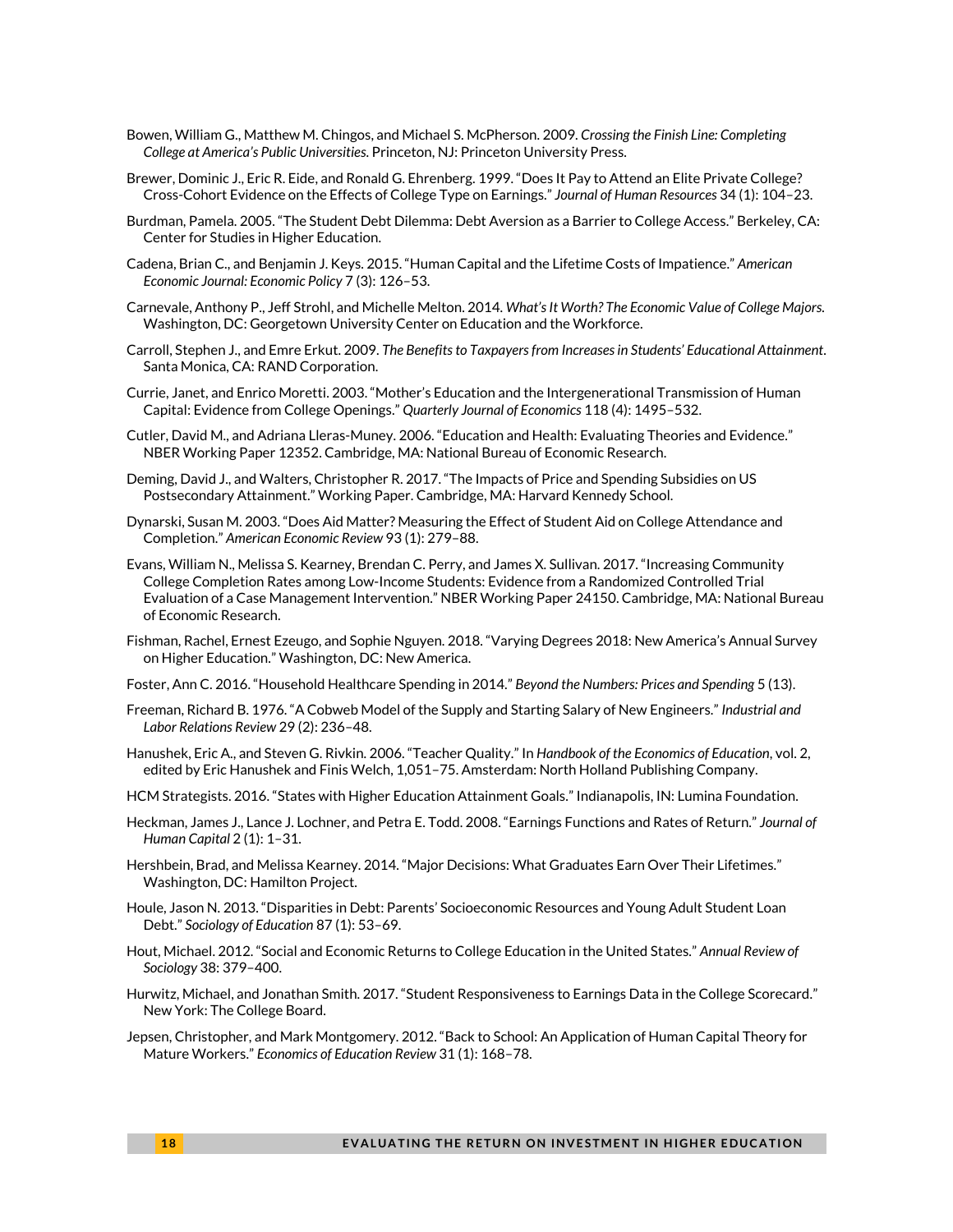- Kahn, Lisa B. 2010. "The Long-Term Labor Market Consequences of Graduating from College in a Bad Economy." *Labour Economics* 17 (2): 303–16.
- Koropeckyj, Sophia, Chris Lafakis, and Adam Ozimek. 2017. *The Economic Impact of Increasing College Completion*. Cambridge, MA: American Academy of Arts and Sciences.
- Lochner, Lance, and Enrico Moretti. 2003. "The Effect of Education on Crime: Evidence from Prison Inmates, Arrests, and Self-Reports." *American Economic Review* 94 (1): 155–89.
- Ma, Jennifer, Sandy Baum, Matea Pender, and Meredith Welch. 2017. *Trends in College Pricing* 2017. New York: College Board.
- Ma, Jennifer, Matea Pender, and Meredith Welch. 2016. *Education Pays 2016: The Benefits of Higher Education for Individuals and Society*. Trends in Higher Education. New York: College Board.
- Machin, Stephen, and Costas Meghir. 2004. "Crime and Economic Incentives." *Journal of Human Resources* 39 (4): 958–79.
- Melguizo, Tatiana, Linda Serra Hagedorn, and Scott Cypers. 2008. "Remedial/Developmental Education and the Cost of Community College Transfer: A Los Angeles County Sample." *Review of Higher Education* 31 (4): 401–31.
- Moretti, Enrico. 2004. "Estimating the Social Return to Higher Education: Evidence from Longitudinal and Repeated Cross-Sectional Data." NBER Working Paper 9108. Cambridge, MA: National Bureau of Economic Research.
- Orszag, Peter R., and Thomas J. Kane. 2003. "Higher Education Spending: The Role of Medicaid and the Business Cycle." Washington, DC: Brookings Institution.
- Perna, Laura W. 2008. "Understanding High School Students' Willingness to Borrow to Pay College Prices." *Research in Higher Education* 49 (7): 589–606.
- Ross, Catherine E., and Chia-ling Wu. 1995. "The Links Between Education and Health." *American Sociological Review*  60 (5): 719–45.
- Saleh, Amany, QianQian Yu, H. Steve Leslie, and John Seydel. 2017. "Gender Equity, Student Loans and Returns on Investment in American Higher Education." *International Journal of Sociology of Education* 6 (2): 216–43.
- Scott-Clayton, Judith. 2013. "Information Constraints and Financial Aid Policy." In *Student Financing of Higher Education: A Comparative Perspective*, edited by Donald E. Heller and Claire Callender, 75–97. New York: Routledge.
- Scrivener, Susan, Michael J. Weiss, Alyssa Ratledge, Timothy Rudd, Colleen Sommo, and Hannah Fresques. 2015. *Doubling Graduation Rates: Three-Year Effects of CUNY'S Accelerated Study in Associate Programs (ASAP) for Developmental Education Students*. New York: MRDC.
- Stange, Kevin M. 2012. "An Empirical Investigation of the Option Value of College Enrollment." *American Economic Journal: Applied Economics* 4 (1): 49–84.
- THECB (Texas Higher Education Coordinating Board). 2015. "60 X 30 TX Plan*.*" Austin, TX: Texas Higher Education Coordinating Board.
- Trostel, Philip A. 2008. "High Returns: Public Investment in Higher Education." Boston: Federal Reserve Bank of Boston.
- Turner, Sarah E. 2004. "Going to College and Finishing College: Explaining Different Educational Outcomes." In *The Economics of Where to Go, When to Go, and How to Pay for It*, edited by Caroline M. Hoxby, 13–61. Chicago: University of Chicago Press.
- Webber, Douglas A. 2016. "Are College Costs Worth It? How Ability, Major, and Debt Affect the Returns to Schooling." *Economics of Education Review* 53: 296–310.
- ———. 2018. "Higher Ed, Lower Spending: As States Cut Back, Where Has the Money Gone?" *EducationNext* 18: 51– 56.
- Webber, Douglas A., and Ronald G. Ehrenberg. 2010. "Do Expenditures Other Than Instructional Expenditures Affect Graduation and Persistence Rates in American Higher Education?" *Economics of Education Review* 29 (6): 947–58.